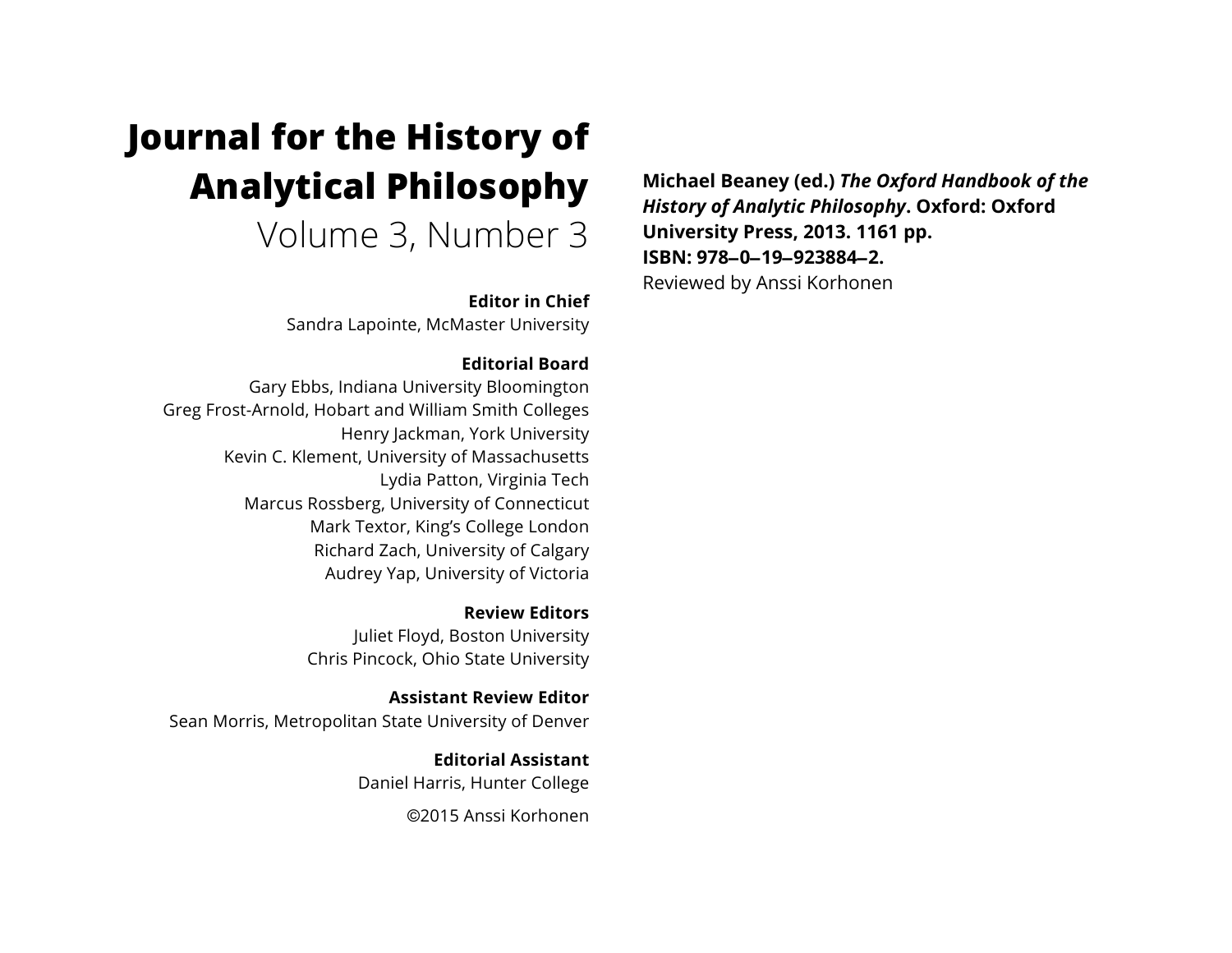# **Review:** *The Oxford Handbook of the History of Analytic Philosophy***, edited by Michael Beaney**

## Anssi Korhonen

Is 'analytic philosophy' still a useful label with which to describe the contemporary philosophical scene? Many would answer 'yes', including the editor of *The Oxford Handbook of the History of Analytic Philosophy*, Michael Beaney, who opens his Introduction to the volume with the following words: "Analytic philosophy is now generally seen as the dominant philosophical tradition in the English-speaking world, and has been so from at least the middle of the last century. Over the last two decades its influence has also been steadily growing in the non-English-speaking world" (p. 3). Others are more hesitant, including at least two of the contributors to the present volume. According to John Skorupski, analytic philosophy is "thinning and widening thematically to a pluralism in which it is no longer very clear what the point of the word 'analytic' is" (p. 315). And P. M. S. Hacker argues that after the decline of linguistic philosophy in the mid-1970s and its gradual replacement of a multitude of philosophical programs of a generally scientistic drift, so-called 'analytic philosophy' has largely lost its sense of direction and purpose; at its worst, it has degenerated into the worst kind of scholasticism, which has retained from past achievements nothing but empty forms—items from the analytic tool box that it wields to no purpose.

Whether *we* deserve to be called 'analytic', and if so, whether this is something to be rejoiced over or lamented, are questions for everyone's (self-)reflection. But luckily there is the *history* of our discipline. There, at least, 'analytic philosophy' and its cognate expressions can be put to a good use; and there, too, we can find many figures who offer exciting examples of what it can mean for a philosopher to have both a purpose *and* to have a clear concep-

tion–or as clear a conception as can be expected of a philosopher of what that purpose is. So at least we have a great past behind us. Surveying it is often quite exciting but also quite demanding. *The Oxford Handbook of the History of Analytic Philosophy* is immensely useful in providing a detailed map of much of the territory.

This is a mighty volume. With 1161 pages and hardcovers, it weighs 2 kg (I used an ordinary bathroom scale to weigh it, so the figure isn't exact). Fortunately an ebook version is available as well. But the *Handbook* is impressive not just because of how it looks and feels to one's hands. It consists of an introduction plus 35 contributions, which together survey an immense amount of much of the best philosophy that was done in Europe and North-America between, approximately, 1810 and 1980. And it's done very ably by scholars who—most of them, anyway—take seriously the historical turn that has been taking place in analytic philosophy since the 1980s.

The volume divides into four parts. The Introduction is extensive, comprising no less than 224 pages. It is followed by Part 1 (10 chapters) on the origins of analytic philosophy, Part 2 (13 chapters) on the development of analytic philosophy, and Part 3 (12 chapters) dealing with selected themes from the history of analytic philosophy.

The contributed chapters divide into three categories. First, there are chapters that are mainly expository in character; second, there are contributions that are more argumentative-cum-critical, usually seeking to challenge a prevalent view regarding a particular theme in the history of analytic philosophy. Third, some contributions are less concerned with criticism and re-writing than with a direct engagement with and reflection on a chosen theme or figure from the analytical past. Together, these three approaches serve three purposes. The first two are what one would expect from a handbook, if the job is properly done (as it is here): it gives a fairly comprehensive overview of its subject-matter; and it offers an up-to-date picture of the sort of research that is currently being conducted in the field. But furthermore, the present *Handbook* is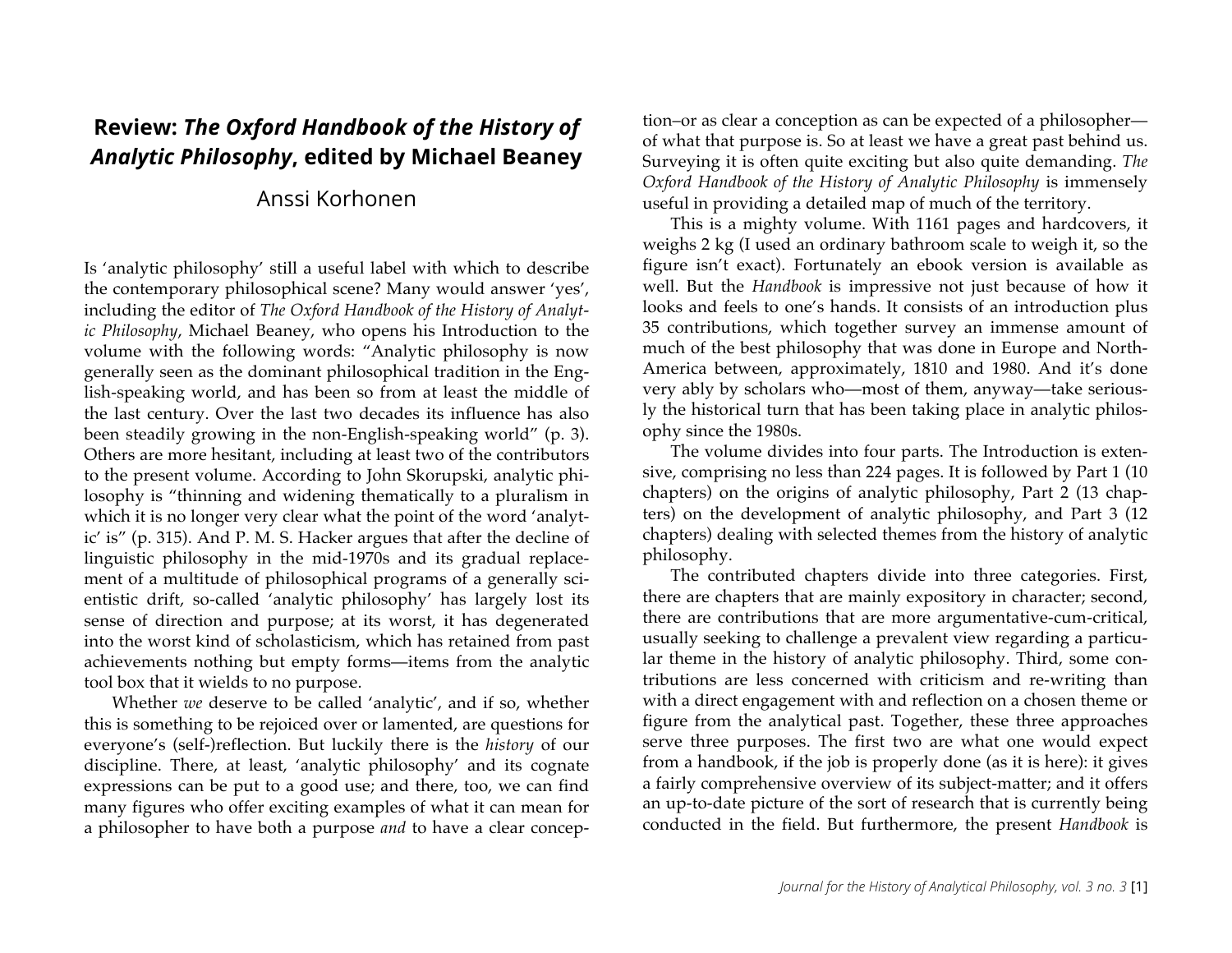itself an important contribution to the field, for there's no doubt that many of the chapters falling into the second and third categories are just that.

Much of the volume is about mainstream figures and developments. This is both understandable and inevitable in a handbook. But what we get is not Whiggish history (with, perhaps, one or two exceptions), nor is it monumental history or doxography, but something better than these. And there are some not so wellknown figures and developments that get more than a passing mention. That is always salutary. For example, it's good to see Susan Stebbing receiving some of the attention that she amply deserves: she was seminal in forging connections between the Cambridge Analytic School and Continental positivism and was an important philosopher on her own—according to Beaney, she was also the first to publish a textbook on analytic philosophy, *A Modern Introduction to Logic* (1930); my candidate for that role would have been Carnap's *Abriss der Logistik*, which was published a year before and was used as a textbook, for instance in Helsinki, where Eino Kaila used it in his logic-classes. Another example is the emergence of the Oxford linguistic philosophy in the realisms of John Cook Wilson and H. A. Prichard; they probably don't qualify as analytic philosophers, but at least they lie in the background (and are not without contemporary relevance, either).

But it's time to move on. In what follows I'll give brief sketches of the contributions, inserting an occasional comment or criticism. The book itself is quite a mouthful, and that makes this review one, too.

The introduction by the editor Michael Beaney begins with a chapter entitled 'What is Analytic Philosophy?' It provides a preliminary survey of the landscape relating it to the individual chapters that follow. Next he turns to consider the question of whether there can be a definition or at least a characterization of analytic philosophy. He argues, as one might expect, that we should turn to the method of analysis as the most viable characterization of what analytic philosophy is and what it has been. This is useful for several reasons. It explains why analytic philosophy looks and acts the way it does: why it is piecemeal, and why it has established itself so firmly and widely throughout the academic world, and why 'analytic' is being applied with greater and greater frequency: we have not only plain analytic philosophy, but also analytic Marxism, analytic Feminism, analytic Thomism, analytic phenomenology, and so on; one day, no doubt, we will have analytic Continental philosophy as well. This is a useful perspective, not least because it suggests that the current situation in analytic philosophy is not just a consequence of eclecticism, or of lost professional identity, or of altogether external and institutional factors in today's rather turbulent academic world; but that it is at least to some extent a consequence of what analytic philosophy intrinsically is. I find this perspective reassuring. At the same time, it provides one good reason to pursue the history of the tradition. The current scene may be too elusive for a synoptic view (and not just because it stands too close to us); we can then turn usefully to our history for a reflection on the identity of analytic philosophy.

As Beaney observes, recourse to method won't suffice to delineate the analytic tradition, or analytic philosophy as an historical movement. And yet, even here it is useful, for it was the multiplicity of analytic methods that provided the basis for the different philosophical projects that came to be recognized, in due course, to belong to the 'analytic' tradition or movement. So there is both an historical and conceptual connection between method and tradition.

In chapter 2, Beaney turns to the historiography of analytic philosophy, providing illuminating discussions of the analytic construction of the history of philosophy and the historical construction of analytic philosophy. Philosophers like Frege and, more influentially, Russell did recognize a 'historical mode of investigation' or 'historical approach', but even when they discussed a figure from the past, they drew a sharp divide between the historical approach and what they regarded their proper business.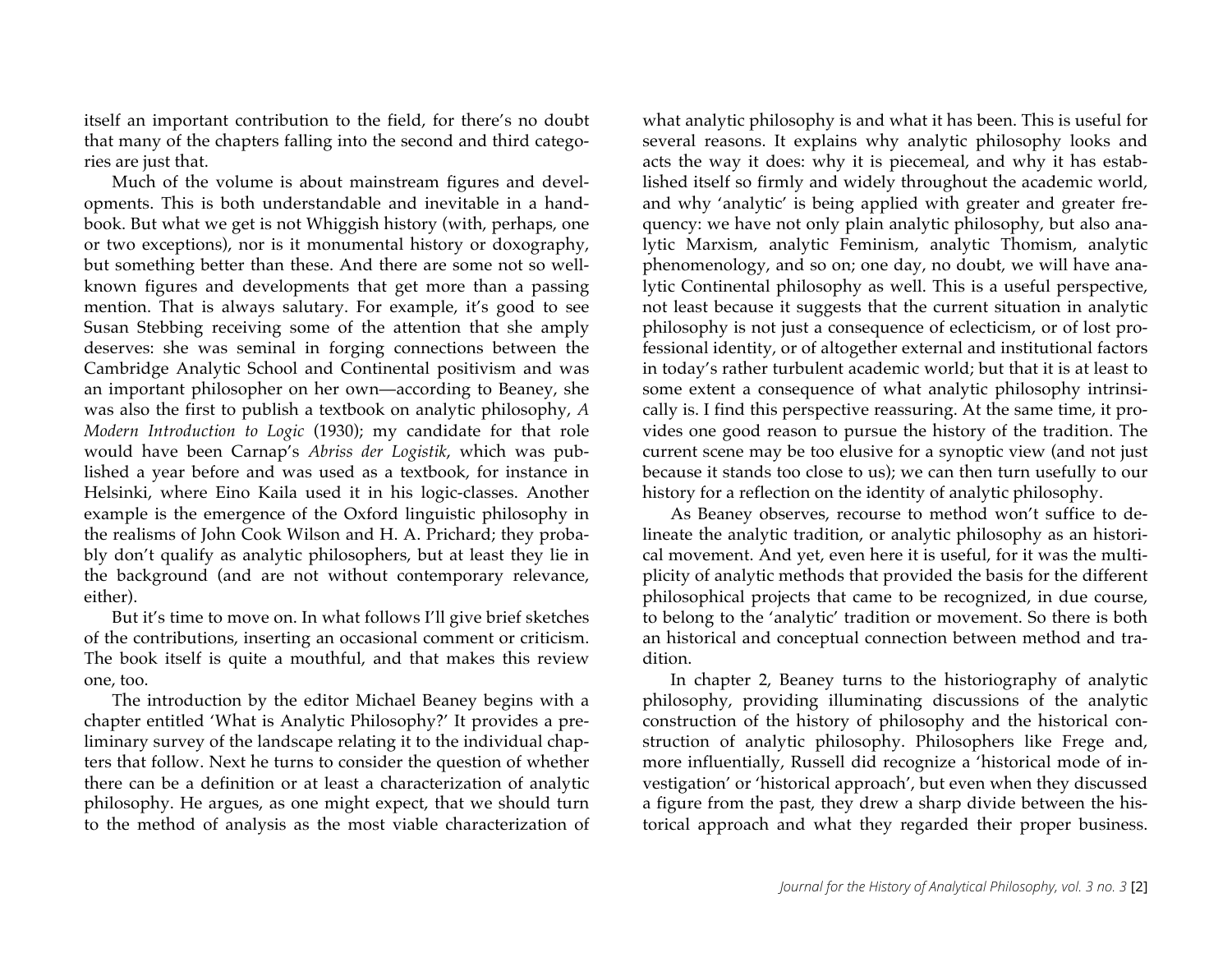Russell called it the 'philosophical approach' and we call it 'rational reconstruction', its aim being to examine a philosopher as 'the advocate of what he holds to be a body of philosophic truth', as Russell put it in his book on Leibniz. It was the exclusive application of this approach that was for long the recognized way for analytic philosophers to engage with history. The last thirty years or so have testified to a historical turn in analytic philosophy, whereby the analytic tradition itself has been subjected to philosophical analysis by means of more sophisticated tools of interpretation. But more than that, a good case can be made for the claim that philosophical inquiry itself has an intrinsically historical dimension to it. This is what Beaney argues for, and he offers four considerations to back up the claim. First, philosophical terminology is created and shaped by past use, and is inevitably contested; so clarification requires engagement with the past. Second, philosophical positions and problems are independent of articulation by particular philosophers, but only in local contexts fixed in part by shared presuppositions that can be relied upon in philosophical exchanges. Third, there's the realization that large segments of contemporary philosophy involve engagement with colleagues from the past; there's no such thing as breathing in a philosophical vacuum. Fourth, philosophizing always presupposes some sort of underlying narrative which is historical in character and with the help of which one puts oneself in the historical space of philosophical traditions. This narrative is typically, even inevitably, dictated by 'shadow histories'. To the extent that analytic philosophers recognize traditional analytic values, such as truth and clarity, then they cannot but engage with their own history, and do so in a serious way.

Chapter 3 offers an 80-page chronology of analytic philosophy and its historiography, from 1781 till 2013. It offers an immense amount of useful information, with selected philosophers, publications and events not just from within analytic philosophy but also from other traditions relevant to its development. 150 philosophers are 'selected for particular coverage'. Of these, 100 are generally recognized as being analytic or standing close to the tradition, while the rest are otherwise relevant. While 150 (or 100) is as good a number as any, there are at least a few names that would have deserved to be included, such as Alice Ambrose and Morris Lazerowitz in America, and Jørgen Jørgensen, Arne Naess and Eino Kaila in Scandinavia and Finland. Inclusion of these latter gentlemen would have served as a reminder that 'analytic philosophy' was from the very beginning an international phenomenon, which contributed often quite decisively to the growth and development of philosophy even outside the recognized centers. Both Kaila and Naess, though, are mentioned in the chronology as the philosophers who introduced logical positivism to their home countries. The chronology is followed by an 84-page bibliography of analytic philosophy and its historiography, which brings the introduction to the end.

Next come the individual contributions, divided into three parts. Part 1, 'The Origins of Analytic Philosophy', comprises 10 chapters and gives a nice, if somewhat eclectic picture of the scholarly work that is currently being done on the multiple backgrounds of the analytic tradition.

Mark Textor's chapter discusses Bolzano's anti-Kantianism. Kant, Bolzano argued, had drawn a number of important distinctions—between a priori and a posteriori judgments, between analytic and synthetic judgments, and between concepts and intuitions—but couldn't explain them in a satisfactory manner. Bolzano seeks to remedy this by grounding the distinctions objectively, in the realm of objective propositions (*Sätze an sich*) and their constituents. The point behind this is ultimately that propositions that differ in these ways must be treated differently when it comes to the discovery and presentation of their objective grounds. Bolzano's actual influence was limited to a number of Brentano's students, such as Twardowski, Husserl and Benno Kerry. However, in his investigations into the conceptual tools that are needed for the objective presentation of scientific knowledge, Bolzano made a number of discoveries and inventions that re-emerged in analytic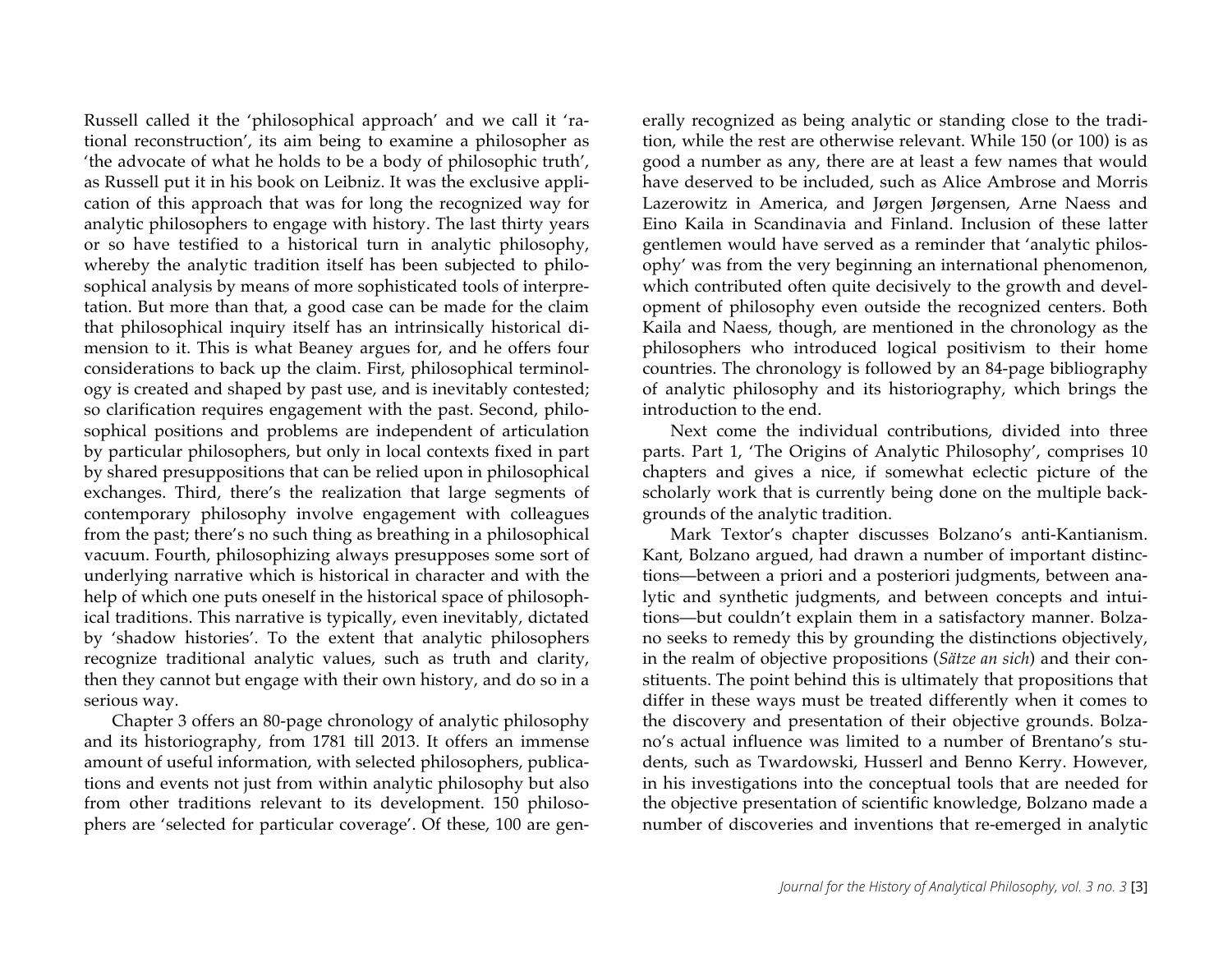philosophy. Textor's chapter would be more useful, I think, had he explained in some detail the enormous differences between 'Kant's program' (transcendental idealism) and 'Bolzano's program' (call it 'semantic realism'). After all, these differences came to play a pivotal role in the emergence of analytic philosophy.

David Hyder traces the path that leads from Kant's 'deductions' of space and time and of categories through some key developments in nineteenth-century German philosophy of science to a variety of approaches typical of analytic philosophy. Kant's spatio-temporal deduction, which establishes the a priori validity of space and time, is a 'structural deduction', because it grounds a priori cognition in the structure of representations (space and time as forms of human intuition), whereas the a priori applicability of such concepts as those of cause and substance is normative or regulative in character. As Kant puts it, they 'seek to bring the existence of appearances under rules a priori', and therefore yield only regulative principles. The justification of regulative principles lies, in the end, in a complete science of nature, an idea conceptualized in different ways by different authors. Hyder examines the role of the opposition in nineteenth-century philosophy of science, focusing on two developments: non-Euclidean geometry and its relationship to kinematics (as in Helmholtz's theory of geometry and its neo-Kantian critics) and the a priori justification of forcelaws (as in Hertz's picture-theory, motivated by an elimination of distance forces in favour of concealed masses and concealed motions). Finally, he draws a number of parallels to analytic philosophy. These include the early Wittgenstein's semantic account of logic, which distinguishes logical necessity from accidental universality by reference to the peculiar, degenerate relation that the so-called propositions of logic bear to the space of all possible atomic states of affairs. Wittgenstein's case is of course more than just a parallel, as he was directly influenced by both Helmholtz and Hertz and their sign- and picture-theories of representation.) It differs sharply from Frege's and Russell's axiomatic set-up of logic, which draws on anti-psychologistic rhetoric–at least in Frege's case–in issuing a normative justification for the fundamental laws; I would add here that Frege didn't regard the normativity of the laws of logic as freestanding but sought to ground it in the descriptive laws of logic as 'laws of being true', and hence that he was quite acutely aware of the gap between the normative and the true. Another case is the evolution of conventionalism about the a priori in early analytic philosophy (Carnap and logical positivism more generally, then Quine and Goodman). More could have been said about these key developments in early analytic philosophy, though this might have extended the essay beyond reasonable length. I found Hyder's chapter fascinating, though the dialectic with numerous connections and ramifications was at times somewhat hard to follow.

Gottfried Gabriel examines the historical background to Frege's philosophy. This background, he argues, has been either misunderstood or ignored, and consequently, Frege's systematic insights have been misrepresented. Gabriel's aim is to 'bring Frege home', that is, to show that Frege was not the solitary thinker he is sometimes made out to be but had the roots of his analytic philosophy dug deep in the "Jena microcosm" (a word or two on that term would have been helpful to an average reader, like the present reviewer, , I think; cf. Gabriel (2004), where he uses it to explain Carnap's background). Gabriel provides a number of instances: the influence Adolf Trendelenburg's and his 'organic conception of logic and concept-formation Frege's *Begriffsschrift*, the anti-psychologicism of Herbart, the value-theoretic version of neo-Kantianism (Lotze, Windelband, and others), Herbart's influence on Frege's account of existential and number statements, plus others. Indeed, Frege's close association with the neo-Kantianism of his time shows itself in the many close textual parallels between Frege and neo-Kantian authors.

John Skorupski's contribution considers the relationship between the 'analytic school' and the British tradition in philosophy. By the former he doesn't mean analytic philosophy as such but the philosophical school distinctive of twentieth-century modernism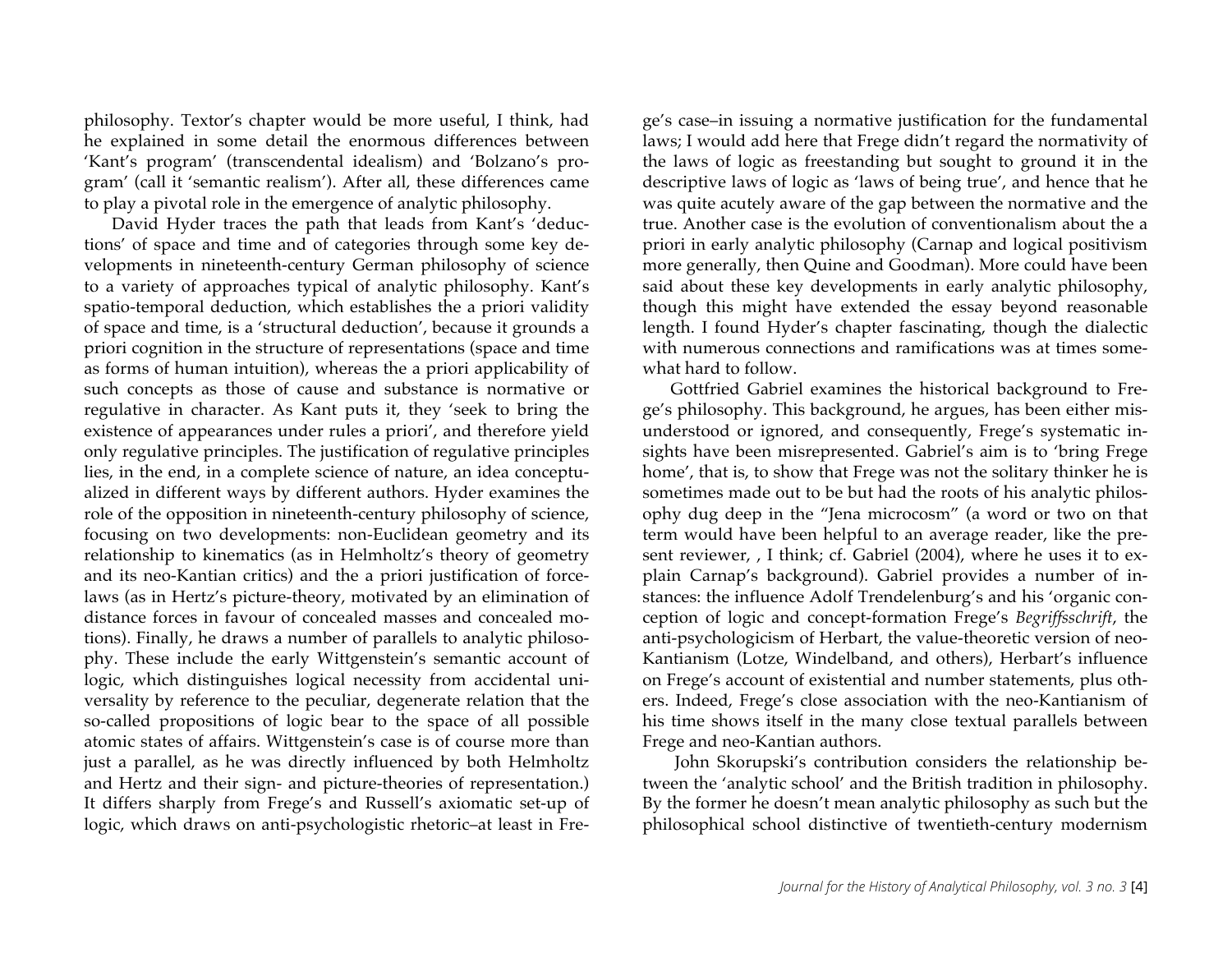and defined by the idea that focus on language reveals traditional philosophical problems as pseudo-problems. Wittgenstein as well as Carnap and the Vienna Circle are central to it, and were followed in somewhat different ways by Oxford ordinary language philosophy and Quine. While Skorupski observes that the ideas characteristic of the analytic school—verificationism, conventionalism, logical realism, anti-psychologism—have a background that is essentially Austro-German and hence owe nothing to British philosophy, there is also a wider context to these ideas, which involves a number of British philosophers and characteristically British themes. Skorupski examines three key areas: (i) a priori knowledge; (ii) consciousness and science; (iii) moral and political philosophy. He notes that much of the dialectic in these areas is describable as the continuity, in 'analytic philosophy', of characteristically British preoccupations in the face of a rise and fall of analytic modernism. However, contemporary analytic philosophy, which is defined mainly by institutions and a certain stability of style, is far too heterogeneous and pluralistic to admit any such straightforward description, according to Skorupski.

Jamie Tappenden's chapter surveys the mathematical and logical background of early analytic philosophy, which is defined here by a preoccupation with the foundations of mathematics and with mathematical logic. Tappenden's story covers a wide range of topics from geometry, arithmetization, the analysis of the infinite, and early mathematical logic. Tappenden emphasizes how issues that philosophers recognize as characteristically philosophical-cum-logical in fact arose as mathematicians' responses to problems created by mathematical context. He argues, furthermore, that for much of the twentieth-century, English-language philosophy lived under the impression that philosophical concern with mathematics is by nature uninformed by mathematical practice, a habit that doesn't preclude philosophical illumination but provides at best meagre insight into mathematical research. The culprit here is 'Russell's filter', affecting through his popular *Introduction to Mathematical Philosophy*, which uses and discusses a range of

mathematical ideas in isolation from their life in mathematics. While this may be true of Russell's popular book, it gives a somewhat slanted view of Russell's actual engagement with the mathematics of his time, as opposed to what he wrote in a popular essay; see, for example, Gandon (2012).

Tyler Burge addresses the different forms of influence that Frege's logic and philosophy exerted on analytic philosophy, or the 'mainstream tradition in twentieth-century philosophy', as Burge prefers to call it. Although Burge gives, at times, the impression that the hardest core of the analytic tradition is just one long footnote to Frege's philosophy, there's no denying the deep and pervasive influence of recognizably Fregean themes on that mainstream tradition. As Burge sees it, moreover, Frege's philosophy is not just for historical reflection but is of contemporary relevance as well.

Like any other great philosophical mind, Frege's influence (i) often has to do with deep methodological undercurrents; (ii) is felt by philosophers of very different persuasions, and (iii) has dimensions that come to the fore only after an initial, and often prolonged neglect. I mention just three points here. The first is Frege's propositionalist methodology, which he applied in the study of logic, thought, language and ontology. It puts emphasis on propositional structure and how parts of this structure figure in deductively valid inferences, on the one hand, and contribute to the determination of truth and falsehood, on the other. The influence of Frege's idea is perceived in Russell, in logical positivism, in linguistic methodology as well as in much of analytic ontology (to say, though, as Burge does, that Frege's methodology was 'taken up' by Russell suggests to me a somewhat one-sided picture of their relationship). The second point, closely connected with the first one, is Frege's pragmatic emphasis on the language of science as the source of the relevant propositional structures and the evidential basis for philosophical insight. Here Frege's attitude compares favorably to that of Quine's, for instance, whose naturalism (Burge calls it empiricism) operates with and builds upon stand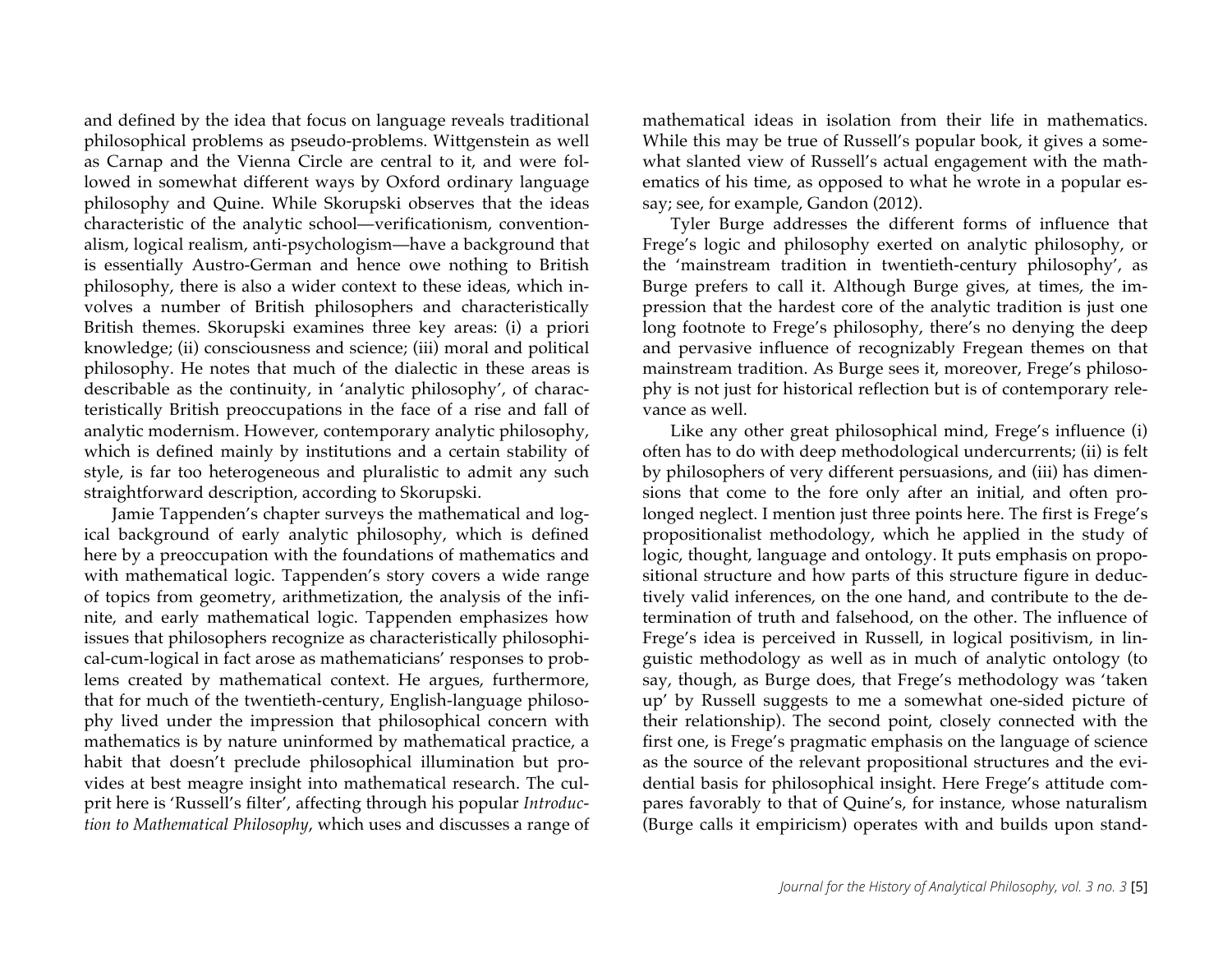ards that remain poorly motivated, if considered from the standpoint of actual scientific practice.

Third, and this is a major topic for Burge, there is Frege's views on language and his notion of sense; here, too, there's much that is still useful, once a number of pervasive misconceptions regarding his views have been cleared up. As Burge reads him, Frege's theorizing regarding sense does not concern linguistic meaning but the role of thought in the use of language. Burge rejects Frege's general ontological Platonism about senses—'ways of thinking'—because a conception of thought contents that makes them completely independent for their existence and nature of anything in space and time and does not allow for contextual determination is just not credible. But the topic itself is very much alive; indeed, more so now than in the past when mentalistic explanations were shunned because they were incompatible with behaviorism and empiricism.

Nicholas Griffin explains in his characteristically lucid prose the evolution of Russell's and Moore's thought. Griffin shows what an extraordinary idealist Russell was. Russell wasn't just original in that he sought to tackle with the Absolute by starting from the special sciences and showing how one could proceed from them 'dialectically' towards the Absolute. Even more striking is how the idealist Russell exhibits many of the traits that we expect from analytic philosophers; his analytic tool kit wasn't particularly sophisticated at the time, but he did strive for clarity and precision, as is shown, for example, by his discussion of the 'contradiction of relativity', which he found to be present in all thinking that is grounded in abstraction. One only needs to compare this with the purple prose which Bradley used to argue that the 'relational way of thought' cannot be regarded as ultimate and hence cannot be seen as delivering the metaphysical truth about reality. Of course, clarity also implies risk; once Russell formulated to himself the contradiction of relativity, it didn't take him long to realize that the culprit was the neo-Hegelian doctrine that all relations, to be admissible, must be 'internal'. That created an impasse,

and the only way out was to develop an adequate theory of relations as 'external'. This development, which took place in 1898, is correctly seen by Griffin as one of the defining moments of analytic philosophy.

We know much less about how Moore became an analytic philosopher—although we may expect that lacuna to be filled in. Parts of the new philosophy that Russell and Moore articulated remain relatively obscure as well. As Griffin notes, the toughest nut to crack here is the view, propounded by Moore and Russell, that the constituents of propositions are 'concepts' or 'terms', which make up the world. I'm somewhat less optimistic than Griffin about how much light is thrown on that view by seeing what they call 'propositions' as something like possible states of affairs (comparable to Tractarian *Sachverhalten*); as Griffin notes, there remains a difficulty about the distinction between true and false propositions, but equally crucially, and equally mysteriously, there remains, I think, a difficulty about how there could be such propositions qua combinations of their constituents in the first place.

Next is a chapter by Bernard Linsky on Russell's theory of descriptions and the various uses to which Russell himself put it. Linsky also describes how some other authors, such as Wittgenstein in the *Tractatus*, Ryle, Stebbing and Wisdom understood it and the concomitant notion of 'logical construction' (Linsky, understandably, does not dwell on how Russell arrived at the theory propounded in 'On Denoting', although the issue is mentioned together with appropriate references to literature). It was the ideas of 'incomplete symbol' and 'contextual definition', which, once Russell gradually hit upon in 1903–05, set his philosophical imagination in motion. Linsky provides helpful discussions of their various applications–the multiple relation theory of judgment, the noclasses theory of classes, the definition of numbers as classes of classes as well as the construction of space, time, and matter. Russell himself liked to describe all of these as applications of one and the same 'logical technique'. But while the first three cases are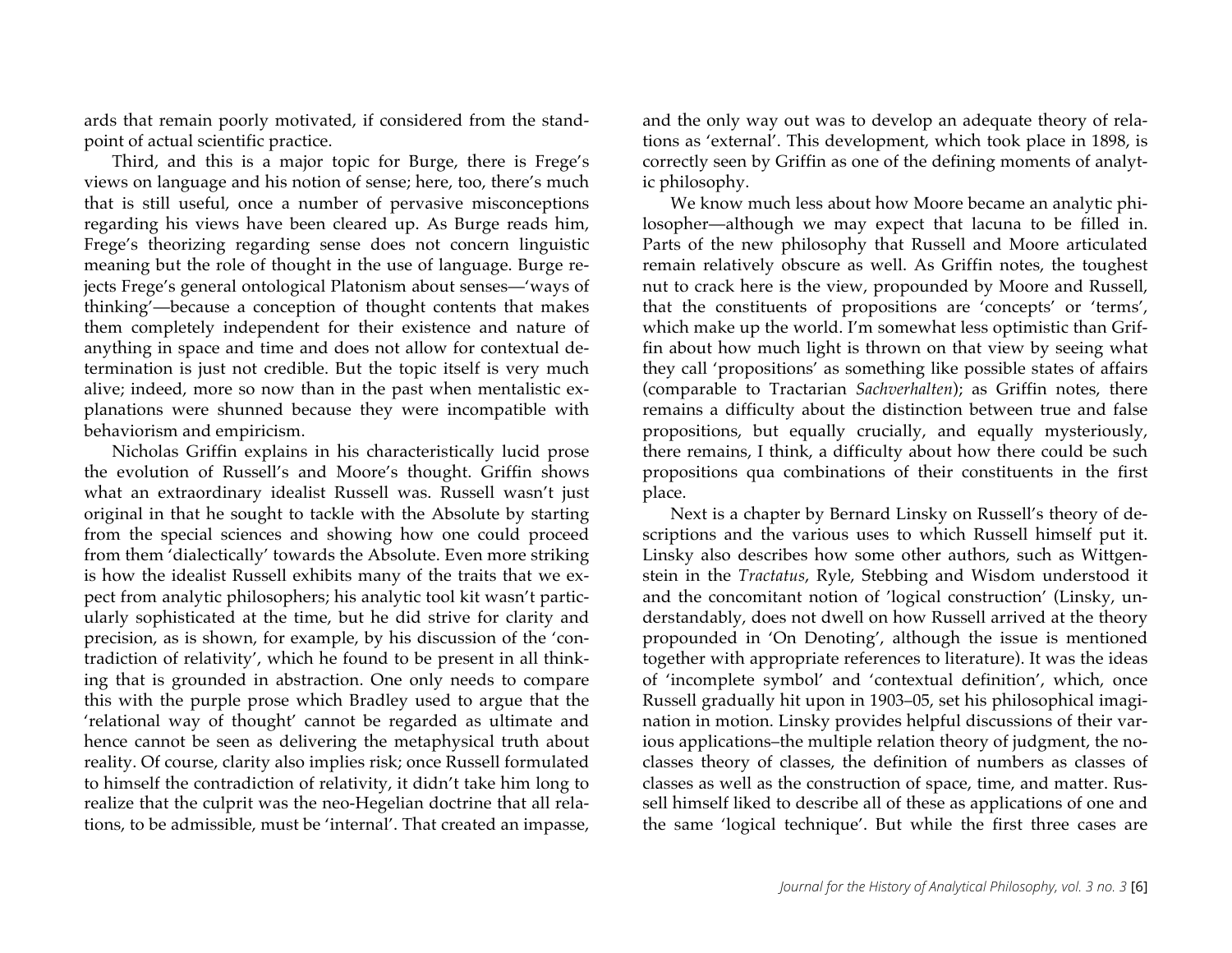plausibly devices of getting rid of entities of a problematic kind, the logical construction of space, time, and matter , Linsky argues, is a 'new sort of analysis', with "features not common to what preceded" (p. 420). I found particularly helpful Linsky's discussion of Russell's 'structuralism', or the idea that the structural properties of our experience give us a clue as to the structural relationships within the material world that causes our experiences: as Linsky sees it, Russell's project here, though it sounds familiar, in fact makes use of notions of structure and of model that are essentially pre-Tarskian and are simply lost to us. Russell conceived many philosophical projects and programs; Linsky's chapter offers good illustration of how one often needs considerable scholarly ingenuity to figure out their true content.

Thomas Baldwin is concerned with G. E. Moore's uses of analysis and the Cambridge School of Analysis – the first philosophers, apparently, to whom the term 'analytic philosophers' was applied. Baldwin discusses a number of examples of Moore's analytical work, from philosophy of perception, ethical theory and philosophical logic, showing that unlike Russell, Moore 'never signed up to any powerful programs of philosophical analysis', an attitude he shares with contemporary analytic philosophers. Members of the Cambridge School of Analysis, on the other hand, were more self-conscious about method (rather like the members of the Vienna Circle and associated groups), but one can safely say, reading Baldwin's description, that they failed to clear up their notion of analysis, according to which the task of analysis is to display the structure of facts but which identifies the categories that it uses through reflection on linguistic usage.

In his contribution, Michael Kremer gives his own version of the resolute reading of the *Tractatus*. How can a book that is apparently about logical matters have a point that is ultimately ethical? One way or another, the connection between the logical and the ethical has to do with what can only be shown but cannot be said. Scholars used to explain this by saying that logic and ethics, according to the *Tractatus*, belong to the sphere of ineffable truths,

and that the book, by making a failed attempt to convey these truths in the form of factual propositions, nevertheless helps the reader to grasp or see these truths; and once the reader has seen it right, she discards these important but ultimately nonsensical sentences and 'appreciates them in silence'.

Being an advocate of the resolute reading, Kremer is sharply critical of the idea that the *Tractatus* acknowledges a sphere of important or substantial nonsense. What, then, comes of Wittgenstein's insight into the 'logic of our language'? Philosophical problems, typically, arise from misunderstandings of that logic, says Wittgenstein, and hence it seems that there must be something that we can get right or wrong (this is not how Kremer puts it, though). As far as I could determine, Kremer's reading stands close to what is known as 'weak resolutism', which puts emphasis on Wittgenstein's idea that philosophical confusions can be avoided by employing a symbolism that 'obeys the rules of logical grammar'. Frege's and Russell's logical notations were meant to be like this, but Wittgenstein famously held that they failed to live up to his own insight that 'logic must take care of itself'. Kremer explores these criticisms, including the superfluous notion of a rule of inference and a failure to draw a clear distinction between logical constants and the representational elements of language. (Incidentally, why use, as Kremer does in his discussion, a 'modernized form of Russell's notation', when the point revolves, precisely, around notation? It may well be that important things are mistaken or even lost this way.)

Both of these are symptoms of a 'desire to take care of logic', i.e., of anchoring logic to something that is external to it, or 'grounding logic' or justifying it. This, I'm inclined to think, only manages to open up a rather narrow perspective on the logical theories of Frege and Russell. They were by no means unconcerned with justification, but there were other concerns as well; hence, not every aspect of their logical theorizing can be chalked up to this illegitimate desire. Be that as it may, Kremer then draws up the connection, as he sees it, between logic and ethics. Logic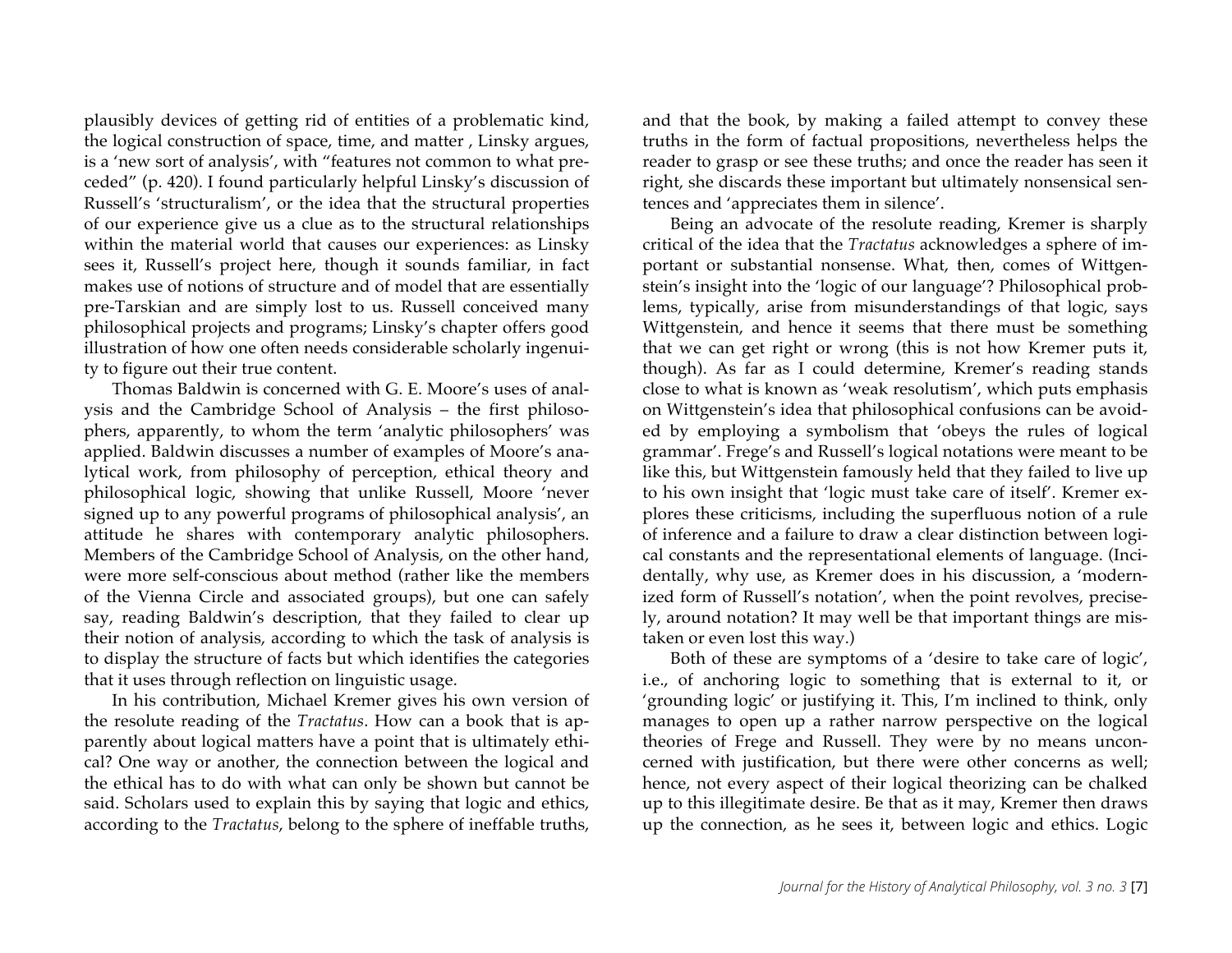takes care of itself, as all justificatory prose or theorizing regarding logic would be just idle talk. Similarly, 'it's good because God commands it'—a phrase that Wittgenstein would use later for this purpose—is a way of saying that ethics, too, takes care of itself; just as logic does not have its ground in the nature of reality, there's nothing higher that we could cite, or have insight into, in the case of ethics. It's this dual recognition that constitutes the ultimate ethical point of the book, according to Kremer.

When Moore and Russell rejected idealism at Cambridge, a similar turn was taken, at roughly the same time, at Oxford by John Cook Wilson and his student H. A. Prichard. They were 'Oxford realists'. There were others, but it's Cook Wilson's and Prichard's views on language, knowledge and perception that is in focus in the chapter by Charles Travis and Mark Kalderon, which opens Part 2, 'The Development of Analytic Philosophy'.

'Knowledge makes no difference to what is known'. This was the central theme struck by realists at both Oxford and Cambridge. But there were deep differences as well. Russell was a champion of mathematical logic, while Moore was not only capable of following Russell at least in the more philosophical parts of his logic but also contributed himself to 'philosophical logic' (as Baldwin points out in his contribution). The Oxonians, on the other hand, were relentlessly hostile towards formal logic, anchoring their views on ordinary language and 'popular distinctions', rather than formal-logical structures (Moore had this, too, of course). This theme became recurrent in Oxford in the later decades.

Oxford and Cambridge differed markedly over perception and knowledge as well . Oxford realists were rather more hostile towards sense-data and appearance talk, while their views on knowledge were highly original; it survives in present-day disjunctivism in its various forms. As Travis and Kalderon show, much of this was taken up by Austin, who supplied crucial elements that were either missing or existed only in germ in his predecessors: maintaining perceptual realism presupposes disarming the argument from illusion (a theme that Travis and Kalderon unfortunately mention only in passing), while the distinctively Austinian views on language is arguably necessary to keep the realist stance on perception and knowledge. This theme carries on into present-day disjunctivism.

Next is Thomas Uebel's chapter on early logical empiricism and the Vienna Circle—'early' here means, roughly, pre-Second World War, before the members of the Circle went into exile, mostly to the United States. Uebel shows that early logical empiricism possessed considerable heterogeneity and pursued lines of philosophical criticism which are a far cry from the caricature of reductionism and foundationalism that is still prevalent today. Apart from the usual pedagogical and propagandistic reasons, Uebel describes two further sources of this misperception. The first of these is the reception of logical empiricism in the Englishspeaking world, which was to a considerable extent dictated by A. J. Ayer's hugely influential exposition of 'logical positivism' in *Language, Truth and Logic*. As Uebel shows, Ayer's verificationist bashing of metaphysics, which makes 'observability' turn on his version of phenomenalism—material objects are logical constructions of 'sense-contents'—as well as his account of the analyticity of mathematics and logic—analytic propositions 'record our determination to use words in a certain fashion'—bore but little similarity to what was going on at the time in the Central Europe. Put succinctly—and this formulation is one that Uebel himself uses elsewhere—for Ayer, logical empiricism was just British empiricism topped up by formal logic or Hume plus *Tractatus*. Ayer thus incorporated remarkably traditional conceptions of experience and of reason, while the Viennese ethos was one that sought replacement, rather than incorporation. There is thus a deep metaphilosophical difference between Ayer and his Viennese colleagues.

The second source discussed by Uebel is similar, to wit, Reichenbach's influential distinction between Viennese positivism described, again, as phenomenalist and foundationalist—and his own 'logical empiricism', which represented probabilistic realism.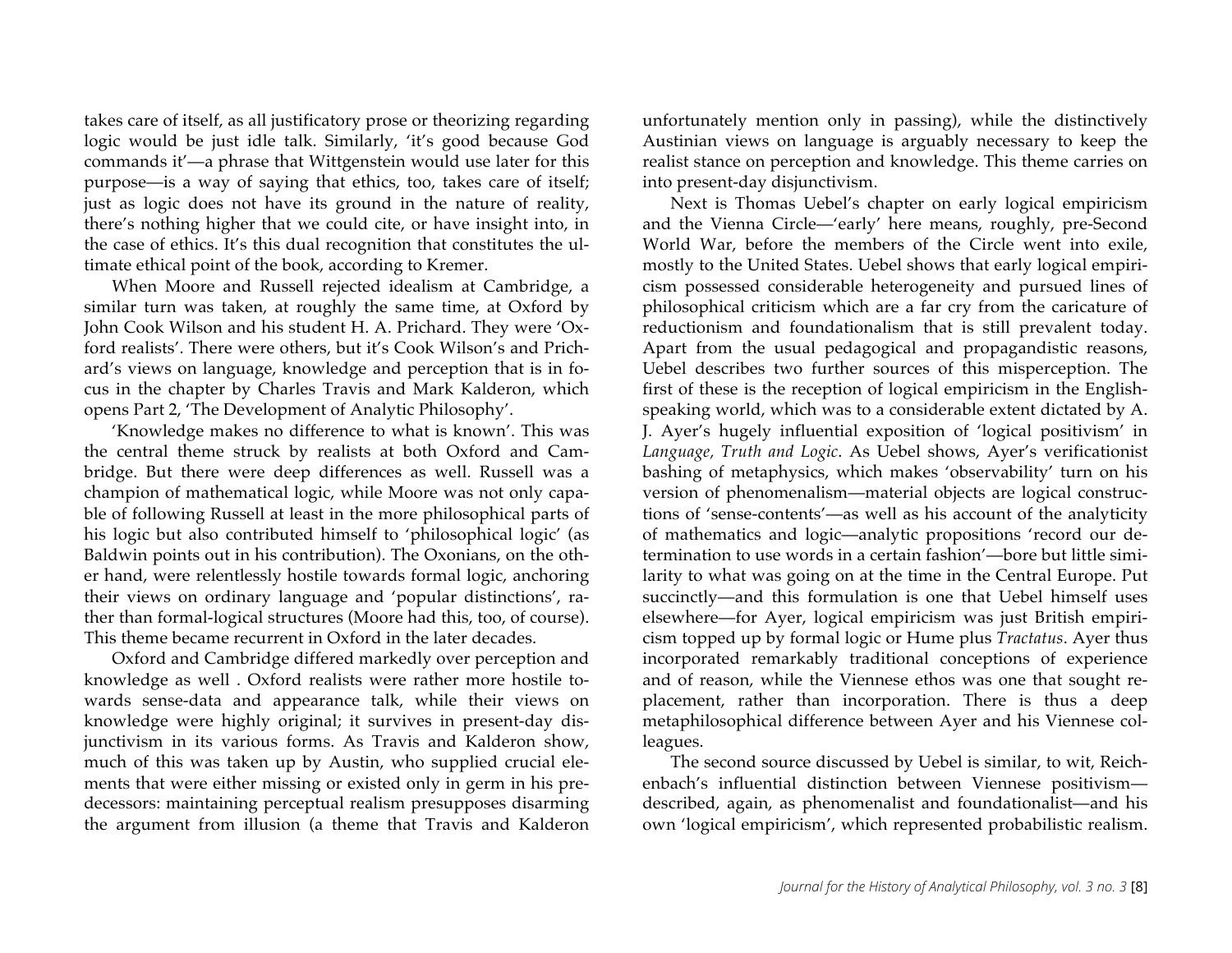Like Ayer, Reichenbach retained traditional philosophical problems. Carnap, on the other hand, was a 'deflationist', who sought to replace philosophy in the old sense with a metatheory of science, a project that took different forms at different times, such as the constitution theory of the *Aufbau*, the logic of science of *Logical Syntax* and the later notion of explication. To elaborate on this, Uebel reviews the issue of objectivity, as it presented itself to the Vienna Circle. Rather than anchoring objectivity, one way or another, to something that lies outside (by means of a correspondence notion of truth or transcendental arguments, say), logical empiricists sought a grounding in intersubjective scientific discourse. Seen from this perspective, there's much in early logical empiricism that continues to exert its influence even today.

The rise of large sections of analytic philosophy was intimately connected with the birth of modern, mathematical logic. This state of things continued throughout the 1920s and 1930s, the 'Golden age of logic', and even after the Second World War, although there was then a sharper differentiation between mathematical logic (logic as practiced in mathematics departments) and more philosophical uses of logic. Erich H. Reck reviews the major developments in mathematical logic, focusing on Gödel, Tarski and Carnap, with a view to establishing their role in the development of analytic philosophy. Reck's contribution is particularly useful in weaving Carnap into the story. While Carnap's seminal work on such areas as philosophical semantics, inductive and modal logic is well-known, he also played a non-negligible role in an earlier phase in the development of analytic philosophy; he wasn't a logician in the sense of Tarski or Gödel and couldn't take pride in any major logical discoveries, but he was extremely well-informed on cutting-edge research and perceived, most of the time, very clearly the implications of Tarski's and Gödel's results for his own work and more widely.

Hans-Johann Glock is concerned with Wittgenstein's later philosophy. The later Wittgenstein's achievement consists in, among other things, a sustained criticism of the ideas underlying the *Trac-* *tatus*. That work presented an elaborate metaphysics of symbolism, which its author claimed to have uncovered by reflection on the nature of logic as the most general conditions on the representative function of thought-cum-language. This reflection was underwritten by an "obscure mentalist conception of linguistic understanding" (p. 580), inherited from Frege and dismissed by the later Wittgenstein in favor of a more 'anthropological' conception, where the focus is on our ability to understand, rather than on mysterious accompanying processes or mechanisms that take place in our minds or central-nervous systems. This horizon is broadened, in *Philosophical Investigations*, into a more general inquiry into, or reflection on, mental concepts in general and even the mind in general, with a similar view to dismissing age-old philosophical mythologies. Glock shows that in comparison to the *Tractatus*, the later Wittgenstein opens up, not just a new perspective, but an entirely new landscape, when it comes to the substance of a range of philosophical issues. And yet there's also a deep continuity in metaphilosophy in general and philosophical methodology in particular: philosophy is 'not a cognitive discipline', there's no philosophical knowledge, unlike science philosophy is not concerned with truth, but with meaning or concepts, and so on.

I confess I have difficulties in seeing how this conception of philosophy can be made compatible with the substance of the later Wittgenstein's achievement, as described by Glock; there are no philosophical theses, we are told, and if there were, they would be just reminders of grammatical rules and hence mere truisms. But be that as it may, Glock does emphasize, and rightly so, the critical potential of Wittgenstein's work; and as he also points out, even the later Wittgenstein appears to have been less averse to argumentation than he's often made out to be.

As Glock notes, Wittgenstein's influence has been on the decline since the 1970s, due to a number of familiar factors. Interesting, though, is his speculation that the twenty-first century will turn out to be the century of philosophical anthropology and that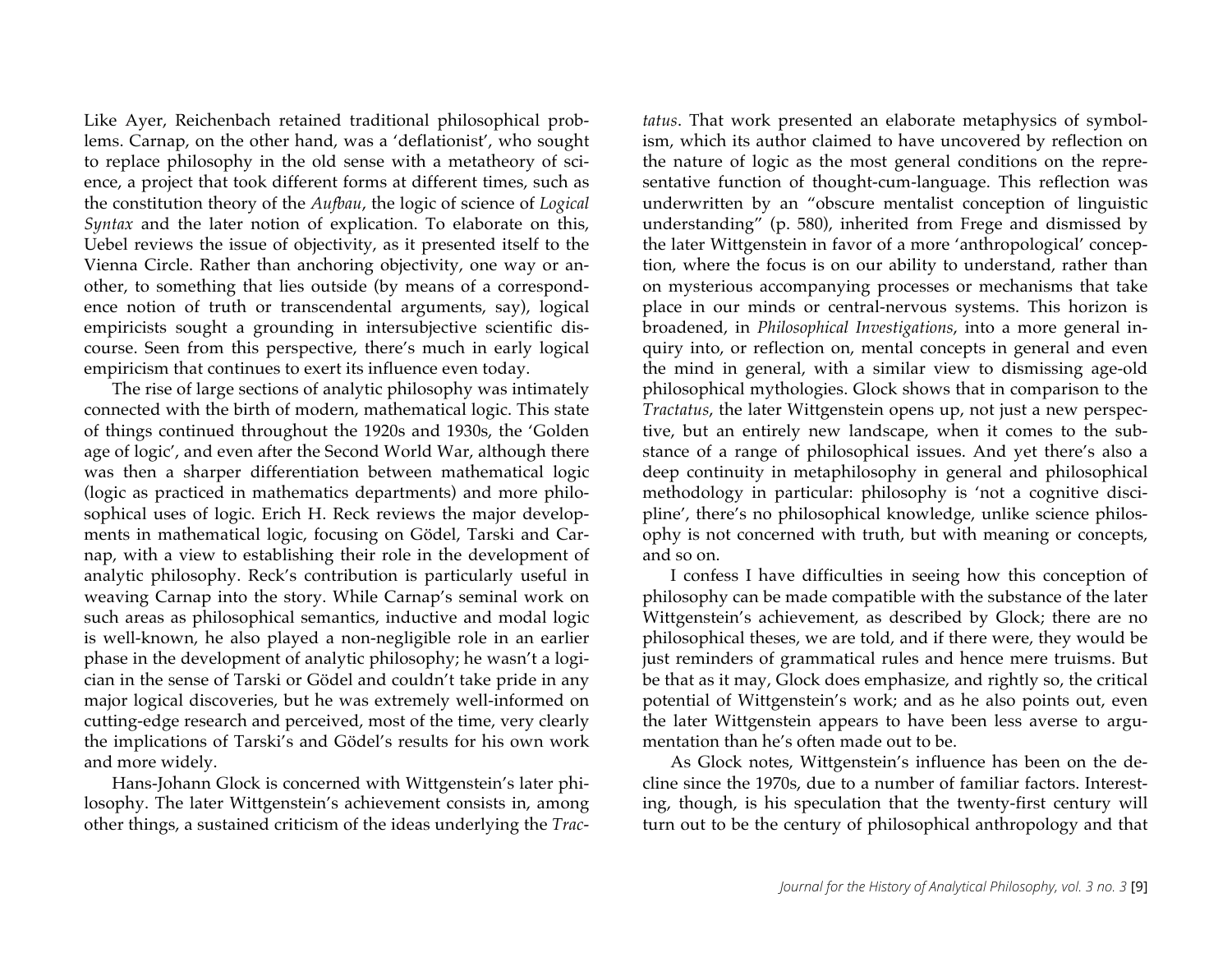the perspectives opened up by the later Wittgenstein will have an important role to play here. This is quite plausible, but I also suspect that the need for such philosophical anthropology will mostly arise from sources which are rather distant from Wittgenstein's immediate concerns. With this theme, however, we are getting beyond the purview of the present review.

Maria Baghramian and Andrew Jorgensen contribute a chapter on Quine, Kripke and Putnam, that is, on the emergence of semantic externalism. From the contemporary point of view, Quine's animadversion concerning the entire non-extensional family—analyticity, intension, meaning, modality and so on looks much less damaging than it once did. This is not because post-Quinean philosophy has found viable replies to Quine and his criticisms of what he perceived to be the key ideas of logical positivism. Rather, it is because our framework for thinking about the relevant metaphysical, semantic and methodological issues is arguably superior to what is found in logical positivists or Quine. The climate change to which Kripke and Putnam contributed so decisively is well-known. What has received less attention, Baghramian and Jorgensen point out, is the accompanying methodological or metaphilosophical shift in which our so-called 'intuitions' backed up by thought experiments play a decisive role. The authors consider recent work in 'experimental philosophy' which casts doubt on the current use of intuitions in philosophy and which, when applied to issues in the philosophy of language, may eventually suggest empirically informed conceptions of meaning and the a priori, thus signaling a return to a more 'naturalist' and to that extent more Quinean attitude.

Sean Crawford's topic is the 'sea-change' that occurred in analytical philosophy of mind in the 1950s and 1960s, when logical behaviourism, advocated by logical empiricists like Carnap and Hempel, as well as Ryle at Oxford, gave way to the mind-brain identity theory (Feigl, Place, Smart). According to Crawford, the standard story regarding this change is a piece of what Richard Watson has dubbed 'shadow-history'. As such, it is made use of everywhere: in textbooks, introductory classes but also when philosophers provide motivations for alternative and what they take to be more reasonable views. A logical behaviourist is supposedly a physicalist who holds the strongly reductionistic view that the very meaning of our mental concepts is given in terms of descriptions of overt behavior or behavioral dispositions. The connection between the mental and the physical is thus logical or semantic and hence knowable a priori; and at least in the case of logical positivists, the doctrine has a straightforward motivation, namely verificationism about meaning (most of this doesn't apply to Ryle, so even shadow-history has to supply a different story about him). But as Crawford shows, this gets logical positivists just wrong, largely, he argues, because it misconstrues the content and point of their highly technical vocabulary. Logical positivists were concerned with the translation of mind talk into physical talk but that was just the view that in order to be intersubjectively testable, psychology has to be couched in a physicalistic language. And, crucially, their notions of 'translation', 'synonymy', 'definition', 'reduction' and so on just don't have the strong modal implications that we attach to them. So, the logical positivist physicalism is a linguistic doctrine, which is about the language of science, calculated to replace metaphysical pseudo-problems with something feasible, whereas the physicalism of the identity theorists is an instance of the ontological turn.

Crawford has another fascinating story to tell, one that concerns the origins and the general character of the identity theory. There's the Austrian variant, which he traces back to the prepositivist Schlick, who was a decisive influence on Feigl, and there's the Australian variant. The two differ over which of the two sides of the identification they regard as the problematic one. While the Australian style is to apply a variety of strategies to deflate the mind-side, the Austrian side puts the blame on our mistaken conceptions of the physical.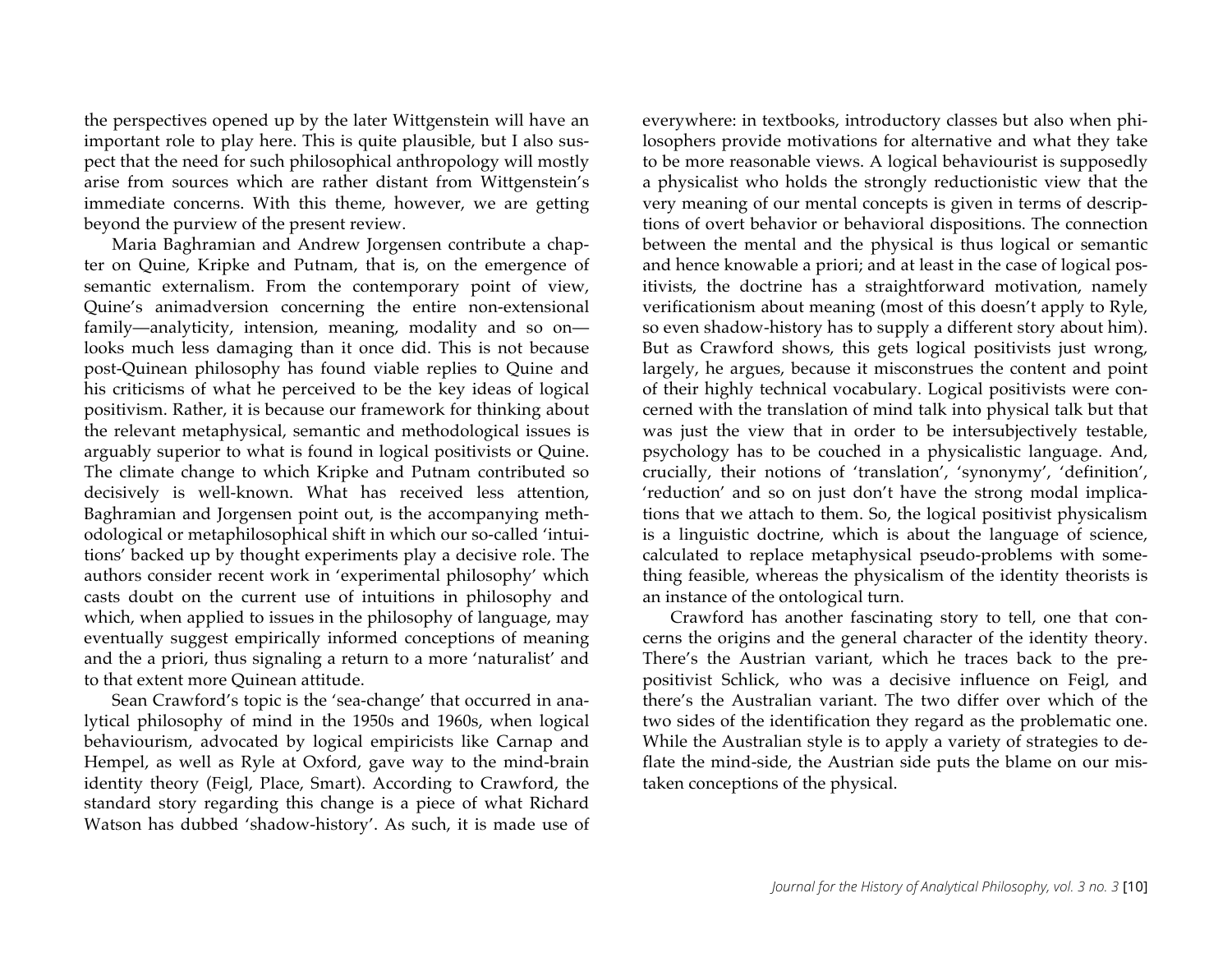Alexander Miller's chapter is ostensibly concerned with the development of theories of meaning from Frege, through Davidson, to Dummett and MacDowell and beyond. In fact, though, the chapter is tightly focused on the issue of how semantic creativity is to be dealt with in the context of formal theories of meaning. This perspective is viable, of course. And one may try to put it in a wider context by citing Dummett's view, first, that a theory of meaning occupies a foundational role in philosophy and, second, that 'analytic philosophy' is precisely the recognition that 'the goal of philosophy is the analysis of the structure of thought' and that such an analysis is only possible through a reflection of what is involved in the construction of a formal theory of meaning. But as the chapter by Tyler Burge suggests (see above), Frege can be weaved into the story of analytic philosophy, and made relevant to contemporary concerns, through less extreme interpretative and more plausible moves than those found in Dummett. Hence, I'm inclined to think, the chapter by Miller would have been more useful—more useful, that is, in the present Handbook—had the author cast his net somewhat more widely.

Stewart Candlish and Nic Damnjanovic's chapter is one of those that engage critically with our current understanding of a theme in the history of analytic philosophy; the authors argue for a more nuanced picture of the causalist turn in the philosophy of action. The notion that reasons for actions are causes had fallen into disrepute due to criticisms leveled against it by Wittgenstein, Ryle and Anscombe and others (often misleadingly described as 'logical behaviorists'). When Davidson revived the idea in the early 1960s, he gave effective rejoinders to many criticisms of causalism. However, he ignored two of their strongest arguments. One is Ryle's dilemma (or trilemma): as long as a voluntary action is brought about by an event of any kind, we may ask of that event whether it was voluntary or involuntary (or neither). The other is Wittgenstein's and Anscombe's warning against the idea of primitive action, which they found hopeless. Davidson and other causalists would later tackle with these problems. Whether or not the difficulties can be resolved in a satisfactory manner, they at least suggest, historically speaking, that Davidson vs. anti-causalism was a less clear-cut victory for the former than it's often made out to be.

Peter Simons provides an overview of a century and a quarter of analytic metaphysics. Early analytic philosophers had no qualms about engaging in metaphysics, witness such themes as Frege on the objectivity of logic, Russell's and Moore's antiidealism, Russell and Wittgenstein on the metaphysics of logical atomism, and so on. Admittedly, in Frege's and Wittgenstein's cases there's room for well-known 'anti-metaphysical readings' of their work, but that doesn't change the general picture. The clash between analytic philosophy and metaphysics came to the fore only with the rise of linguistic philosophy (logical positivism and ordinary language philosophy). And yet, when the effects of the ontological turn began to be felt from the 1950s on, most of the first steps were metaphysics in light-touch form only, including Quine on ontological commitment and Strawson on descriptive metaphysics; heavier-duty work was done in a few pockets only, such as Iowa and Australia. Important impetus came from logical semantics and the interpretation of modal logics, and a full revival of serious metaphysics was seen in the 1980s, with David Lewis' *On the Plurality of Worlds* doing more than any other work to enable analytic philosophers to engage in metaphysics with good conscience. Today the problems and methods of metaphysics are a legion. I sense a certain amount of pessimism in Simons' assessment of the future of the discipline; but systematization and application, he appears to think, are two possible ways forward.

Jonathan Dancy discusses meta-ethics in the twentiethcentury, starting with intuitionism, the dominating trend in the first forty years, then switching to Moore and the Open Question Argument—Moore had a great deal in common with the intuitionists and the Open Question argument was the one that he used for the claim that ethical facts are non-natural; tools from philosophical semantics could be wielded against Moore's argument, but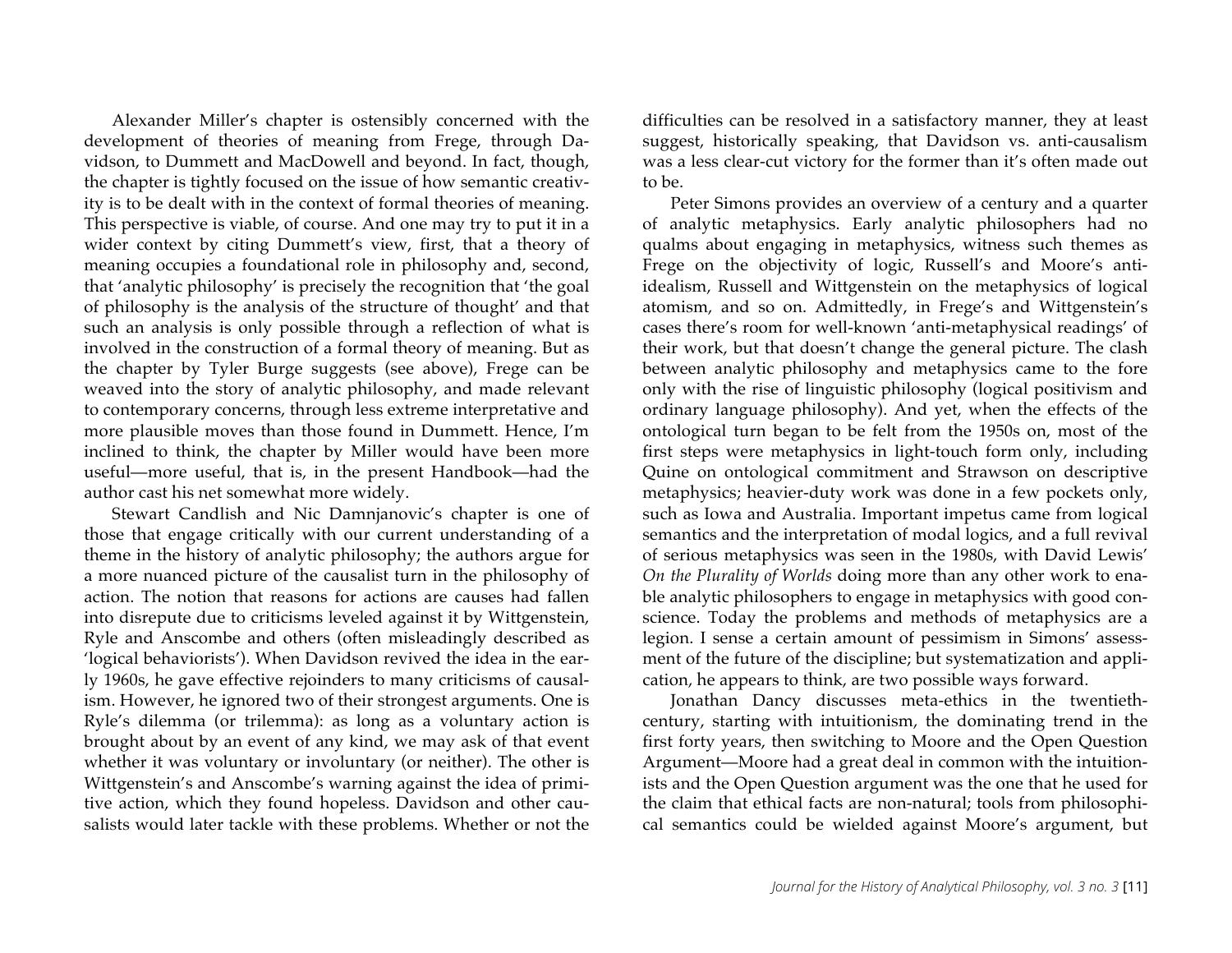whether they apply or not is a moot point. Intuitionism was then replaced by emotivism, which is usually associated with logical positivism but which in fact has a somewhat more complicated origin (here the name of Russell could have been added, as Charles Pigden has shown). Two criticisms of intuitionism by emotivists stand out, namely that normative facts are metaphysically obscurantists and that intuitionists' construal of ethical facts fails to connect them in the right way to action. Emotivism was then superseded by R. M. Hare's Universal Prescriptivism, where the ambition is to show how moral questions can be answered rationally–a point where Hare thought emotivism to have failed– and to achieve this without an intuitionist's appeal to certain moral truths or principles grasped by intuition and thus also validated. Hare's position suffered a sudden eclipse in the 70s and was replaced not by a new paradigm but by a plurality of approaches, such as new intuitionism, naturalism, expressivism and Kantian constructivism.

Julia Driver is concerned with normative ethical theory. At the beginning of the century, the stage was dominated by Utilitarianism, which was challenged from within as well as from without, notably by Anscombe. Later developments include virtue ethics and the Kantian approach. A notable trend has been an interest in moral psychology, presenting impartialist approaches with the challenge of incorporating into ethical theory such features as special obligations and emotions. Driver further discusses ethical intuitionism, which raises key issues in moral methodology. An interesting recent development here is the challenge to an intuition based methodology coming from empirical moral psychology.

Jonathan Wolff examines analytic political philosophy, another discipline of which there is little trace in early analytic philosophy. Many of the major figures in early analytic philosophy were politically active, typically on the progressive side; some were even political activists (like Russell and Neurath); and some wrote extensively on broadly political topics (Russell again). As Wolff notes, some logical positivists (namely their left wing) held that

there was an intrinsic connection with their philosophy and their progressive political views. Yet, he argues, the features that most characterize early analytic philosophy were rather inimical to the cultivation of political philosophy, namely the rejection of idealism, the invention of modern logic and the emphasis on conceptual analysis. The latter two features had no influence on political philosophy; or if they did, that was to put large chunks of traditional political philosophy outside the purview of philosophy strictly considered. Idealism had produced influential political philosophy (Green, Bosanquet, Bradley), but when idealism was rejected, that did not produce an alternative program of political philosophy but left a void. So, the revival of political philosophy didn't occur until the mid-1950s. In the later decades, analytic philosophy has typically been identified through its opposition to 'continental philosophy'. While the features that people have used to set up the opposition – analytic political philosophy aims at conceptual clarification rather than political engagement, or turns to mathematics and empirical science for its methodological model, whereas continental philosophy finds its source of inspiration in literary studies – scarcely suffice as criteria, there is nevertheless a 'broad grouping of political philosophers' (Thomson, Rawls, Nozick, Cohen, Dworkin, and so on) who share a common respect for a particular discipline of thought and seek to position their own views in relation to the views expressed by others in the same broad group. Two features stand out. The first is the elaborate use of fictional examples. The second is the ambition to develop a concise and powerful, rigorously worked out theory, as in analytic Marxism, which deploys a broadly analytic methodology in conscious opposition to the defective methodology of the dialectical school.

Part 3 of the *Handbook* consists of a series of chapters that pick up various themes from the history and development of analytic philosophy. Why just these themes were chosen, we are not told, but at least this Part of the book serves the useful function of giving the reader a lively picture of the sort of work that is currently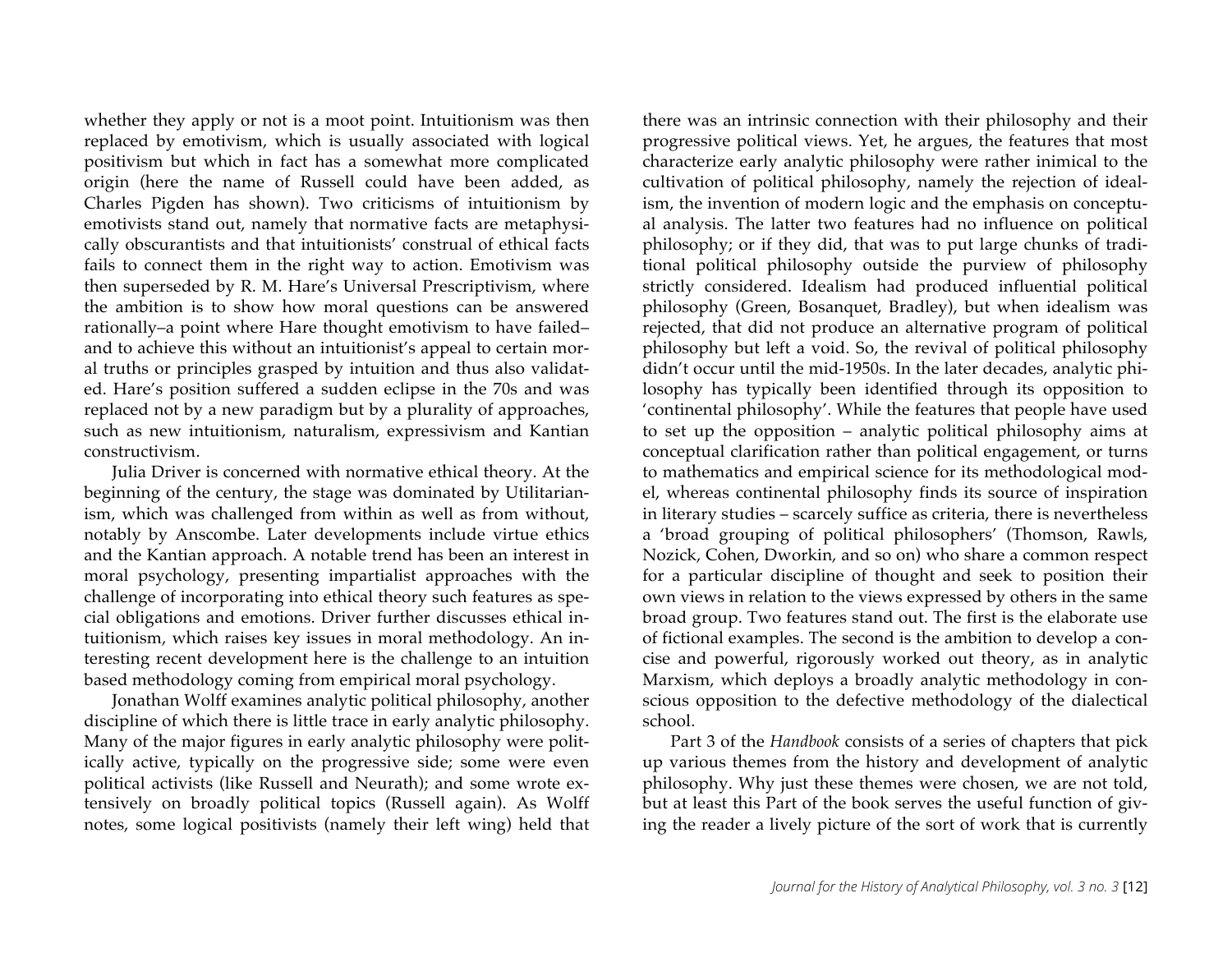being carried out on the history of analytic philosophy. Most of the essays here fall into the third category; they are more 'personal' in character than the essays in the first two categories; it's as if the editor had asked a colleague to pick up a topic that is close to his or her research interests, reflect on that and write an essay for the *Handbook*.

This part begins with a chapter by Richard G. Heck, Jr. and Robert May, who explain Frege's doctrine that 'the function is unsaturated'. As they see it, the distinction emerges from Frege's confrontation with Boole's logic. From Frege's point of view, the dispute was over a fundamental point in logical theory: which propositional kind is fundamental? Frege argued that Boolean logic was thoroughly confused on this point, as was shown, among other things, by its failure clearly to distinguish between the subordination of concepts under concepts and the subsumption of objects under concepts. To treat this distinction properly is to treat atomic propositions as fundamental and intrinsically predicative; hence a predicate can never occur on its own but must always come with at least an indication of how it is to be filled. Frege captured this by talking about the 'unsaturatedness' of concepts, but the point can be formulated in a way that is more helpful to us, namely, as the semantic thesis that the meaning of a predicate is given by stating the meaning of an arbitrary atomic sentence in which the predicate occurs. What needs to be clearly understood is the semantics of predication, and this gives pride of place to the distinction between objects and concepts or, in other words, to the notion that 'the function is unsaturated'.

Next comes Richard Gaskin's chapter which addresses questions raised by Ryle's claim that some of Plato's late dialogues (*Parmenides* and *Theaetetus* in particular) raise issues in philosophical logic and semantics that are similar to those that exercised early analytic philosophers. Reflection on this leads Gaskin to a further consideration of the extent to which the 'object and designation' model is applicable to sentences and to Ryle's take on that issue, including the problem of propositional unity and the context principle. Gaskin defends three theses: (i) that sentences can be characterized as (complex) names; (ii) that the context principle gives us a good reason to think of all words as names; and (iii) that regarding sentences as names will not compromise the unity of the proposition. Gaskin's discussion goes against much that became established wisdom in early analytic philosophy, and it would have been nice to see more discussion of at least some of the crucial points. For one thing, the reader might have benefited from some more discussion of what is involved in something's being a name; in particular, how do names figure in the semantics of predication? For another, Gaskin's discussion shows nicely how (i) leads to the prima facie conclusion that there are or exist nonfactual or non-obtaining situations or states of affairs. For the likes of Russell, this was a major reason to drive a wedge between names and sentences, but this conclusion doesn't seem to bother Gaskin in the least (and you don't have to be very much like Russell to be bothered by that; see, for example, Read (2005)).

Cora Diamond's essay is concerned with Anscombe's influential reading of the *Tractatus*. Writing in the late 1950s, Anscombe argued that most of what had been written about the book was 'wildly irrelevant', being a consequence of ignoring Frege and reading the book in tandem with Russell's lectures on logical atomism. Diamond argues, first, that while practically everything in Anscombe's account of the contrast is problematic, there is nevertheless a Fregean lead which, if followed out, gets us to the heart of Wittgenstein's thinking about the method of philosophy; and second, that Anscombe ought to be acknowledged for helping us see this.

On the negative side, Diamond argues, there's a fundamentally Russellian way of reading the *Tractatus*, which presupposes an 'object-based conception of language and thought' and which is found in the readings criticized by Anscombe as well as many more recent readings. This contrasts with a Fregean or 'judgmentbased' view on meaning. More exciting, perhaps, is how Diamond puts the Fregean conception to work in her reading of Frege, Witt-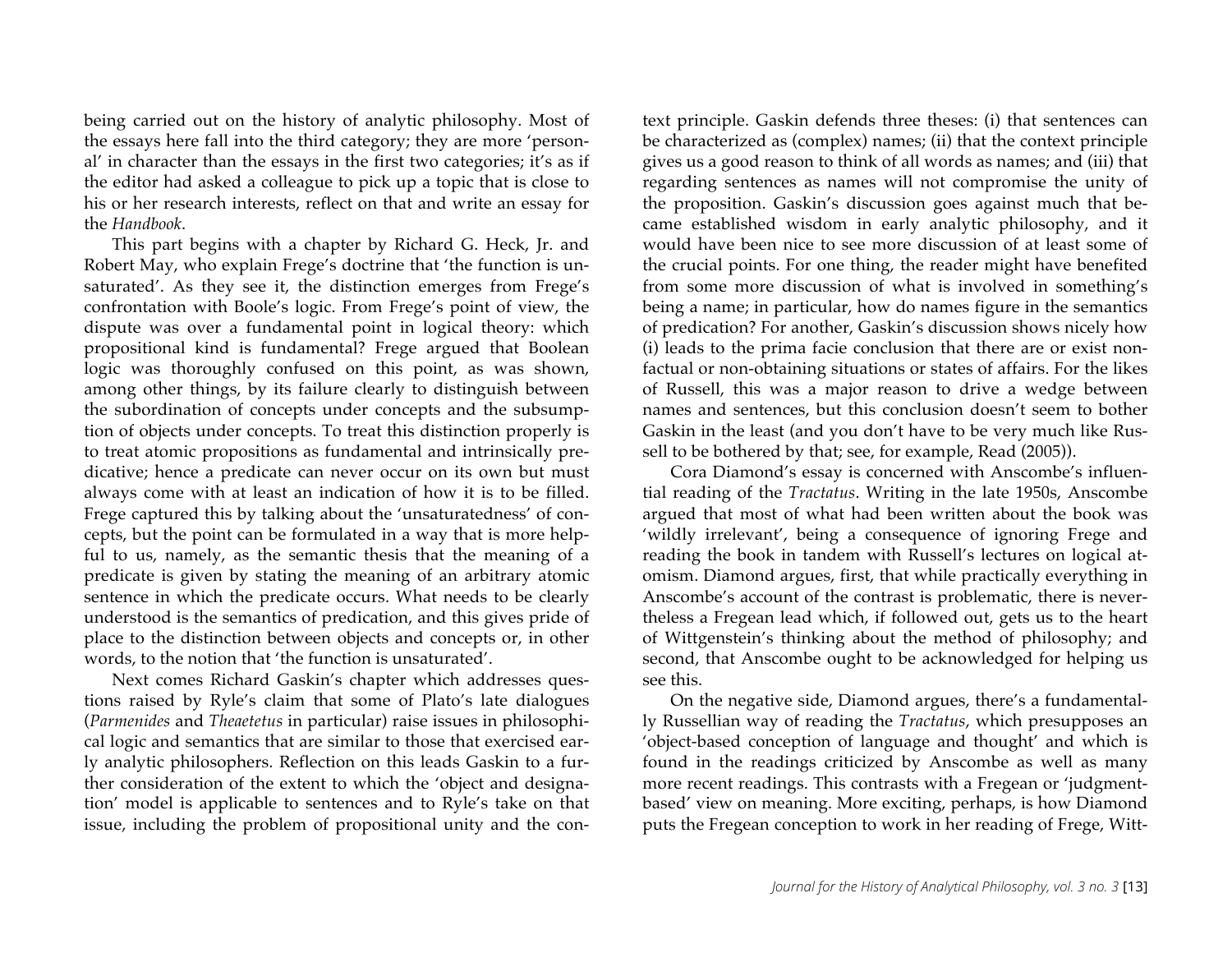genstein and Anscombe. Frege, when drawing the distinction between 'concept' and 'object', say, isn't reporting the result of a discovery; rather, he enjoins us to see something operating in our thought, something that clarifies our thought (and something that we put into use when we operate with Frege's notation). Similarly for Wittgenstein and 'proposition', on Anscombe's reading. Anscombe rejects the view that Tractarian semantics is just a juxtaposition of two separate ideas: the 'picture theory' for elementary propositions and truth-functionality (and holds that when they are correctly understood, the latter is seen to be a consequence of the former). While Diamond doesn't explain how the connection is supposed to emerge, she at least explains how, for Anscombe, it's by appreciating the pictorial character of propositions that we can come to see how the possibility of representing how things are goes hand in hand with representing how things are not. This in turn makes the logical character of ordinary propositions 'extremely intelligible', instead of regarding it as an ultimate logical fact, something that we must refer to, to make sense of propositionhood. In other words, Anscombe's Wittgenstein is involved in the logical 'clarification of thoughts'; or more precisely, in thinking through the 'picture theory', Anscombe herself is involved in the practice of clarifying thoughts. This practice doesn't yield philosophical theories or rely on pre-given conceptions of thought or language. Hence, also, it doesn't even convey something 'ineffable'. On top of everything else, Diamonds suggests, we should see Anscombe as an important inaugurator of the anti-metaphysical readings of the *Tractatus*.

There's a theme that runs through much of the history of analytic philosophy, to wit, the opposition between metaphysics and anti-metaphysics. Modern, or Fregean, logic played a decisive role here. Some proponents of that logic argued that logic reveals, or contributes to revealing, the true nature of reality. This is a metaphysical use of logic. The anti-metaphysical stance could be formulated as the view that logic somehow shows that there's no such nature. But since such a claim looks like just another piece of metaphysics, the anti-metaphysical stance was usually formulated as the view that modern logic shows that questions regarding the ultimate nature of reality can be put aside; or more strongly, that questions regarding that nature are illegitimate or senseless. In his chapter, Peter Hylton discusses the metaphysical use of modern logic, or more precisely, the metaphysical consequences, or consequences for metaphysics of the idea of a logically perfect language (LPL).

Hylton first discusses Russell's views. He is concerned with the Russell, roughly, of 1903–19, during which period Russell held that an LPL is the language of *Principia* with a vocabulary added to it; since 'meaningfulness' is tied to acquaintance, taking extralogical meaning into account implies that such a language would be largely private to a single person. The metaphysical implications of a Russellian LPL arise from (i) what we can be acquainted with, because acquaintance with  $x$  implies that  $x$  exists; and (ii) logical forms as forms of facts. Here I would have added a third source, namely (iii) what we can have evidence for. Russell, at one time, was inclined to equate (iii) with (i), as in the essay *The Relation of Sense-Data to Physics.* This led him to endorse his supreme maxim of scientific philosophizing, which enjoins us to replace inferred entities by logical constructions (I don't mean to suggest that Hylton is unaware of this part of the story; he discusses it at length in Hylton (2007), but it could have been profitably mentioned here as well). This doesn't vitiate metaphysics *in toto*, but it does have implications for large chunks of the discipline, as traditionally conceived.

Next in Hylton's story come Carnap and Quine. Carnap's conception of logic was antithetical to LPL. The Principle of Tolerance dictates that correctness doesn't apply to the choice of logic, or form of language. LPL in general presupposes that there is such a thing as the nature of reality, and that logic somehow reflects it; but if, barring pragmatic considerations, one logic is as good as another, then these ideas simply drop out of the picture. For Quine, by contrast, the notion of 'best language' does make sense,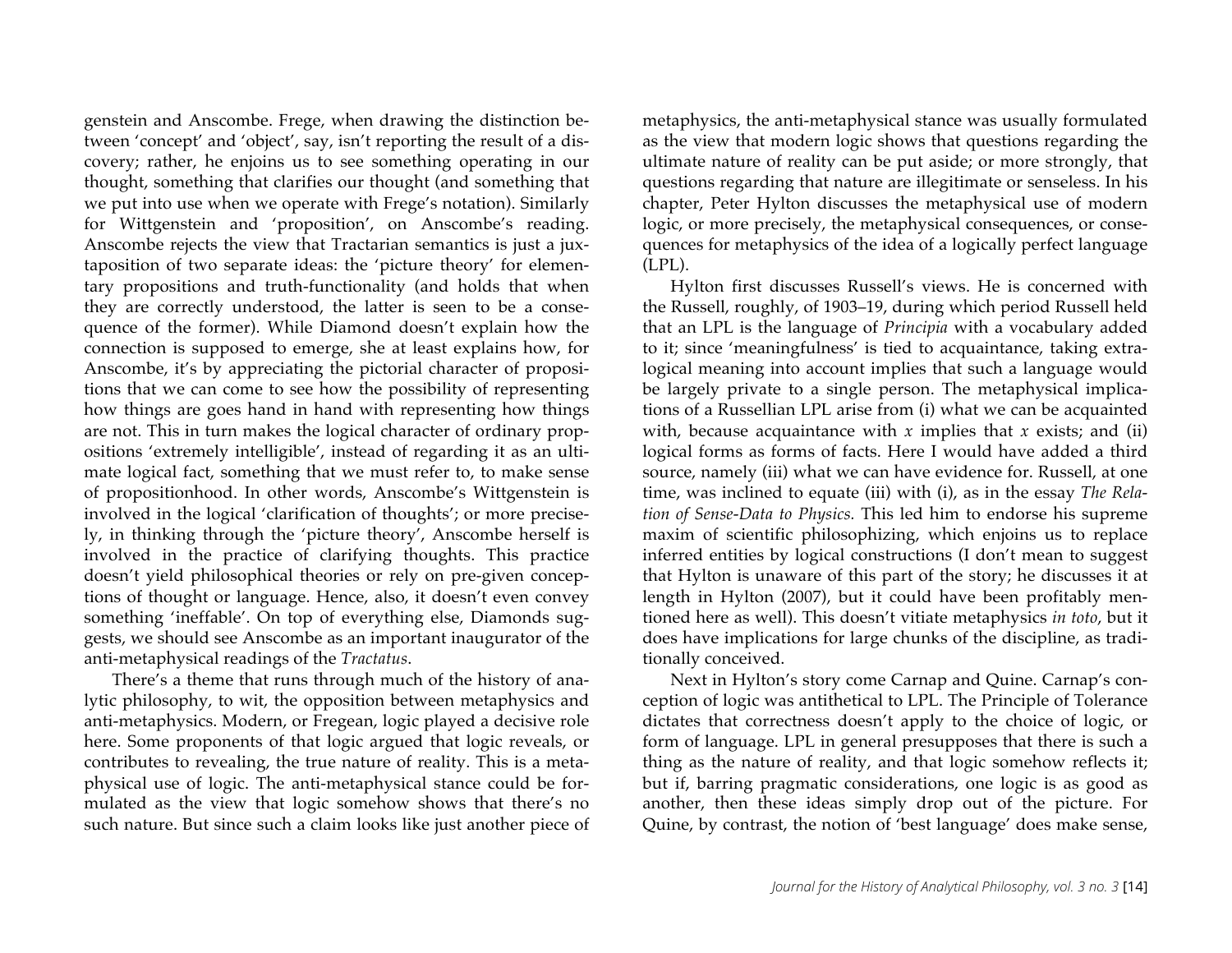because there's no strict separation of language and theory (choice of language and justification of theory); what we have is the idea of our best overall theory, judged by 'efficacy in communication and in prediction. And this does have ontological consequences, given that to be is to be the value of a bound variable.

Finally, Hylton discusses post-Quinean metaphysics. Some of it–notably David Lewis–makes use of ideas analogous to LPL, but here, Hylton suggests, a clear justification is lacking. The general question is: What reason do we have for thinking that reality is constrained by our best conceptual scheme? Or, to put the point more methodologically, what lends justification to the idea that a given candidate for a LPL is, indeed, such a language; or to the idea that a philosophical analysis of this or that idiom has metaphysical significance?

In Russell's case, Hylton argues, the answer is provided, again, by acquaintance, which is supposed to provide a "direct and unmediated access to reality as it is in itself" (p. 921; I'm somewhat suspicious of this diagnosis, and would suggest different sorts of considerations, but I'll let that pass). In Quine's case, again according to Hylton, the answer is quite different and depends crucially on his naturalism. The idea of the best theory, couched in Quinean terms, gives all there is to our grasp on the idea of reality; the regimented theory is constructed with a view to capturing "our most objective kinds of knowledge" (p. 922). This provides Quine with a criterion of what does and does not have metaphysical or ontological significance. Even an idiom that is humanly indispensable doesn't necessarily qualify to be included in the regimented theory, if its truth is tied to factors whose objectivity is too dubious. But post-Quinean metaphysics lacks such justifications; the Russellian, or putatively Russellian, idea of direct and unmediated access won't bear scrutiny; and post-Quinean metaphysics lacks any clear vantage point from which it could draw a distinction between 'convenient or otherwise interesting reformulation of our ordinary knowledge' (*ibid.*) and one that has metaphysical significance.

P. M. S. Hacker explores the linguistic turn in analytic philosophy. The term 'linguistic turn' itself was introduced by Gustav Bergmann in 1960, but his use of it is too closely tied to the peculiarities of his own views. As Hacker goes on to show, the term does have an application, namely to a 'distinctive movement in philosophy' (and phases in that movement): the *Tractatus* as the originating point of the linguistic turn; logical empiricism; Cambridge Analysis; the later Wittgenstein and his pupils; Oxford analytic philosophy (Hacker distinguishes further strands). According to Hacker, the linguistic turn overlaps but doesn't coincide with analytic philosophy, which includes Russell and Moore, and was preceded by the 'logistic turn' in philosophy (which includes Frege). What emerges from an examination of the historical setting spanning the decades from the 1920s until the 1970s is a description of an "important shift in meta-philosophical reflection and in philosophical methodology"' (p. 944) that was accepted by philosophers who held i) that philosophy is not a science; ii) that philosophical investigation concerns concepts and conceptual structures; iii) that the result of such investigation is a clarification of our thought or improvement in our understanding through dismantling a conceptual confusion. I found particularly useful Hacker's description of the methodology of Oxford analytic philosophy, which puts right a number of prevalent misconceptions about their work. Hacker makes no secret of his own preferences, and includes, in the final section, some rather harsh comments on the current state of 'analytic philosophy' (I mentioned some of them at the beginning of the present review).

Gary Hatfield discusses theories of perception in analytic philosophy, with a special—and welcome—emphasis on Moore's and Russell's theories which combined sense-data and realism. Hatfield brings out nicely the contrast between the two philosophers, Moore trying to find out an 'analysis' of perceptual propositions that would comply with the beliefs warranted by common sense, and Russell being occupied by ambitious research programs that brought logic and modern science to bear on the analytical and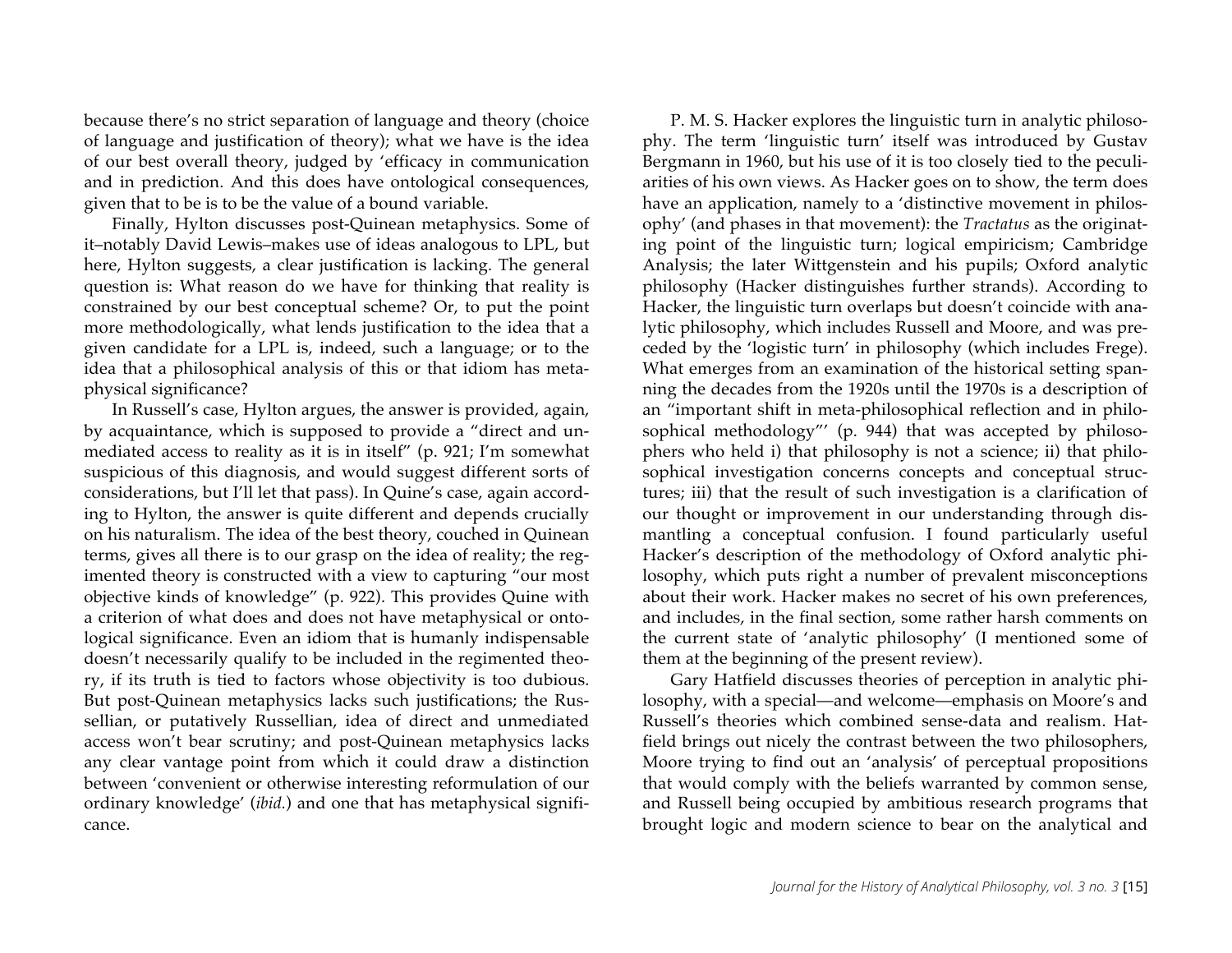constructive issues. 'The rest of the story' includes a variety of realisms (in Oxford, America and elsewhere), Austin's frontal attack on sense-data, which was less conclusive, according to Hatfield, than is often suggested, and other trends that continued the turn away from representationalism.

Annalisa Coliva examines one of the great classics of analytic philosophy, G. E. Moore's 'Proof of an External World'. As with many classics, the very point of the paper remains disputed. Was Moore's aim the refutation of skepticism, or was he merely concerned with philosophers who deny that there's an external world? Coliva first criticizes some classical interpretations (Malcolm, Clarke and Stroud) and then engages with contemporary views of Moore's proof (Wright, Pryor). Coliva's own view is that the historical Moore endorses a "somewhat externalist conception of knowledge" (p. 993)—because his achievement was essentially that of suggesting a typical externalist maneuver, namely when he argued that one's inability to prove that one knows that *p* in no way impairs one's knowledge that *p*. Moore 'never proposed anything which would suggest his leaning towards' a position that we would now recognize a typically externalist (*ibid.*). Moore's take on skepticism, furthermore, seems to be somewhat different from typical externalism. Yet, despite all this, Coliva suggests, "Moore somehow anticipated, in many respects, the kind of approach that epistemic externalist have developed after him" (p. 995). Moore, it would seem, falls somewhere between epistemic internalism and epistemic externalism, and that may explain why he was typically dismissed by his contemporaries and is today seen as somewhat unconvincing. Coliva concludes by considering, through a reflection on Wittgenstein on certainty, how even philosophers of internalist persuasion might still find some value in Moore's proof.

Juliet Floyd explores the varieties of rigor and pursuit of rigor that were a key-element in the self-image of early analytic philosophy and mathematical philosophy in the century spanning from Dedekind's *Habilitationsschrift* of 1854 to Turing's 'Solvable and Unsolvable Problems' of 1954. She is concerned with how the equation of rigor with a family of formal techniques brought about a heightened awareness of the status of 'residue', or those aspects of theories and arguments that fall outside the purview of 'formalization'. Inevitably, the pursuit of rigor invited philosophers and mathematicians to be rigorous about rigour itself, understood as a question about *us*, about what it is to be rigorous.

Sanford Shieh examines the ups and downs of modality in analytic philosophy. The beginning was somewhat inauspicious, with Frege, Moore and Russell arguing, in different ways, that modal notions are not logically or metaphysically fundamental and are to be explained away. C. I. Lewis was the first significant dissenter, and his criticisms of *Principia Mathematica* and 'material implication' inaugurated modern modal logic.

According to Shieh, the most significant of Lewis' criticisms was the claim that a system of material implication, such as the 'theory of deduction' of *Principia*, cannot provide a method of demonstrating the truth of its axioms, and it is this fact that undermines the system's claim to be a system of *logic*: for logic—and Russell would agree with this—is 'maximally general in application', and must therefore supply whatever is needed to demonstrate its own correctness. Shieh's reading of Lewis is compelling, but Lewis' criticism seems to me to be somewhat unfair to Russell, partly for the reason that Russell did not think that 'we reason in accordance with material implication'. But whether this criticism is valid or not, consideration of Lewis' views would provide an excellent entry point for considering the intricacies of the 'universalist conception of logic'. Next in the story of modality comes a lucid section on Tractarian necessity and an even more lucid account of Carnap's extreme pragmatism, which applies to modalities as well. Shieh then turns to consider Quine's various critiques of modality, including crucially his doubts about essentialism, and the different responses to it, culminating in the post-Marcusian and post-Kripkean consensus that the sorting of properties into essential and inessential is not a metaphysician's fabrication but has a solid pre-philosophical 'intuition' to back it up.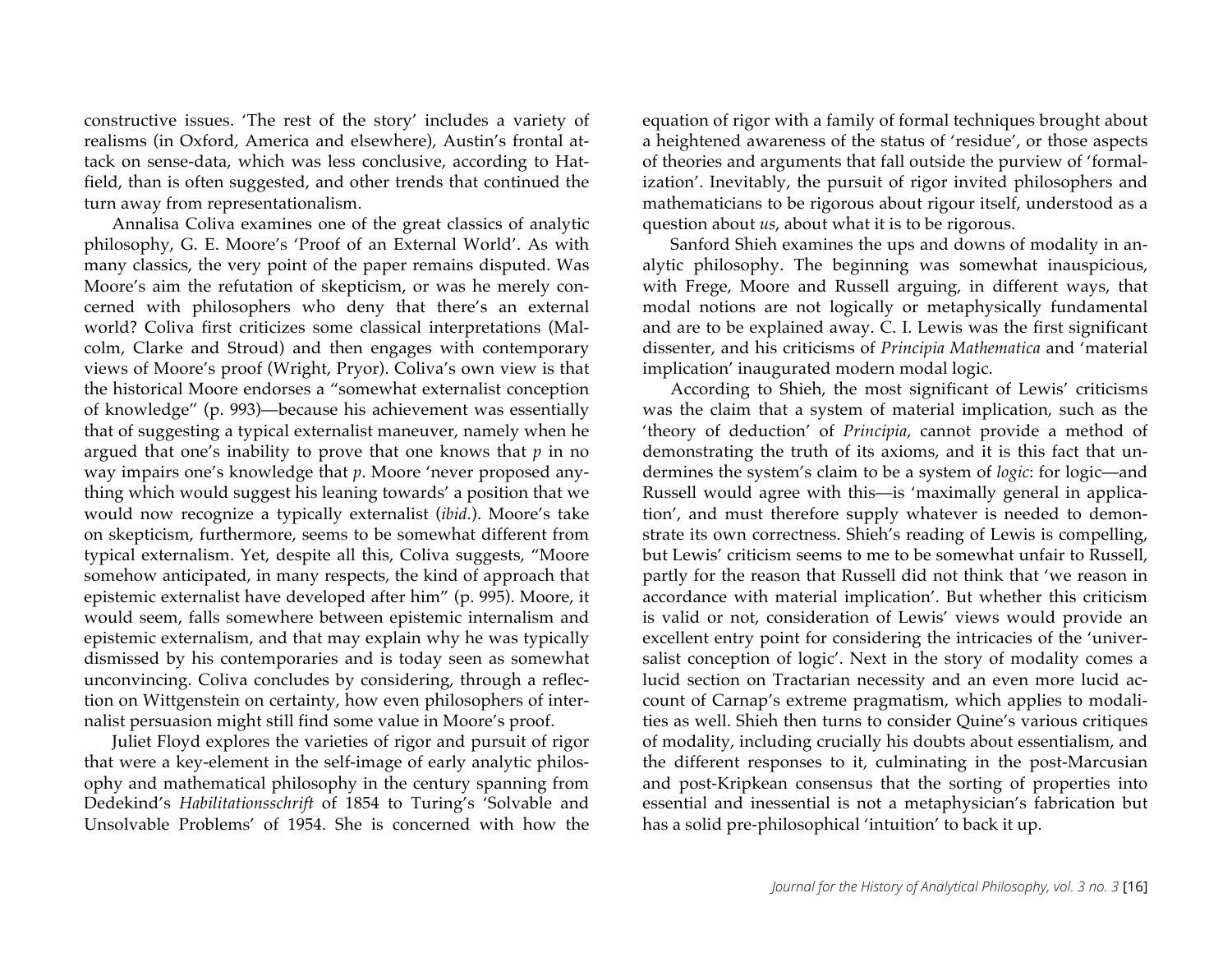Jaroslav Peregrin discusses inferentialism, which is a distinctive approach to meaning and meaningfulness in general, associated with the names of Wilfrid Sellars and, more recently, with Robert Brandom. While much of twentieth-century thought about meaning was dominated by 'representationalism', at least traces of inferentialism can be found in the early work of Frege and the syntactic Carnap. A more articulated—and restricted—form is met in Gerhard Gentzen's system of natural deduction, in the 1930s. The idea that the usual logical constants come with inferential patterns that are constitutive of them is best known to philosophers through Dummett's adoption of that idea. Peregrin discusses in some detail inferentialism as a general philosophical project. Here, though, I experienced some difficulties, partly because the discussion appears to slide from inferentialism in some more specific sense to the apparently more general idea that meaning is suffused with normativity.

Cheryl Misak discusses a century and a quarter of 'analytic pragmatism', inaugurated by Chauncey Wright and C. S. Peirce in the 1860s, and continued in the work of C. I. Lewis, Dewey, Quine, and a host of more recent philosophers. Misak is particularly concerned to displace the standard fable about the relationship between American pragmatism and analytic philosophy, a story that has been told by Louis Menand and, in the form better known to European philosophers, by Richard Rorty. According to this story, the rise of pragmatism in the aftermath of American Civil War in the 1860s and its fall at the break-out of the Cold War in the 1940s and 50s as well as its new revival in the 1980s and 90s in the post-Cold War world were due to changes in general intellectual climate in the United States that close-tracked changes in the world of politics. The common (mis)perception of pragmatism, which is almost entirely due to Rorty, is dominated by the figure of William James. James wasn't and didn't want to be a 'technical' philosopher, and his somewhat sweeping take on such issues as truth and objectivity is what many would still regard as a characteristically pragmatist attitude towards these issues; Russell and Moore

wrote harsh words on James's conception of truth, and I imagine that many analytic philosophers of today harbor similar feelings towards Rorty's praise of solidarity and agreement with our peers; the trouble, of course, is not with solidarity and agreement but with Rorty's use of the ideas. However, as Misak emphasizes, there's also the naturalist trend in pragmatism, which was originated by Wright and Peirce and which "focuses on the practices on inquiry and tries to capture our cognitive aspirations to objectivity" (pp. 1105–1106). It has a great deal in common with logical empiricism–a fact that was clearly perceived at the time–and the two came even closer in the philosophy of Quine. That takes us to the 1970s, when Rorty's influence began to be felt; people then learned to identify pragmatism with James-peppered-with-Rorty and it 'stepped out of the mainstream'. This is an intriguing piece of intellectual history. Seen from the European perspective, Rorty's influence on the common image of pragmatism may appear somewhat less dominant; also, Misak could have said a few words about Putnam's influence on analytic philosophers' conception of pragmatism.

David Woodruff Smith discusses the role of phenomenology– the movement as well as the discipline–in analytic philosophy. Keeping in mind the cleavage between 'analytic philosophy' and 'continental philosophy', it's surprising to see how many deep connections there were between early analytic philosophy and phenomenology: Frege and Husserl, Russell and Meinong, Moore and Brentano, Carnap and Heidegger, Carnap and Husserl, Ryle and Husserl, to name some of the salient ones. But as Smith points out, the cleavage did not exist at all in the early decades of the twentieth century. Of course, this can be traced back, partly, to the geographical fact that analytic philosophy was born as much in Central Europe as it was in England. As Smith shows, however, there's a more exciting factor in play here, namely a shared concern with *meaning*, broadly construed. Indeed, from a sufficiently general point of view, both analytic philosophy and phenomenology (the movement) can be said to have their common origin in a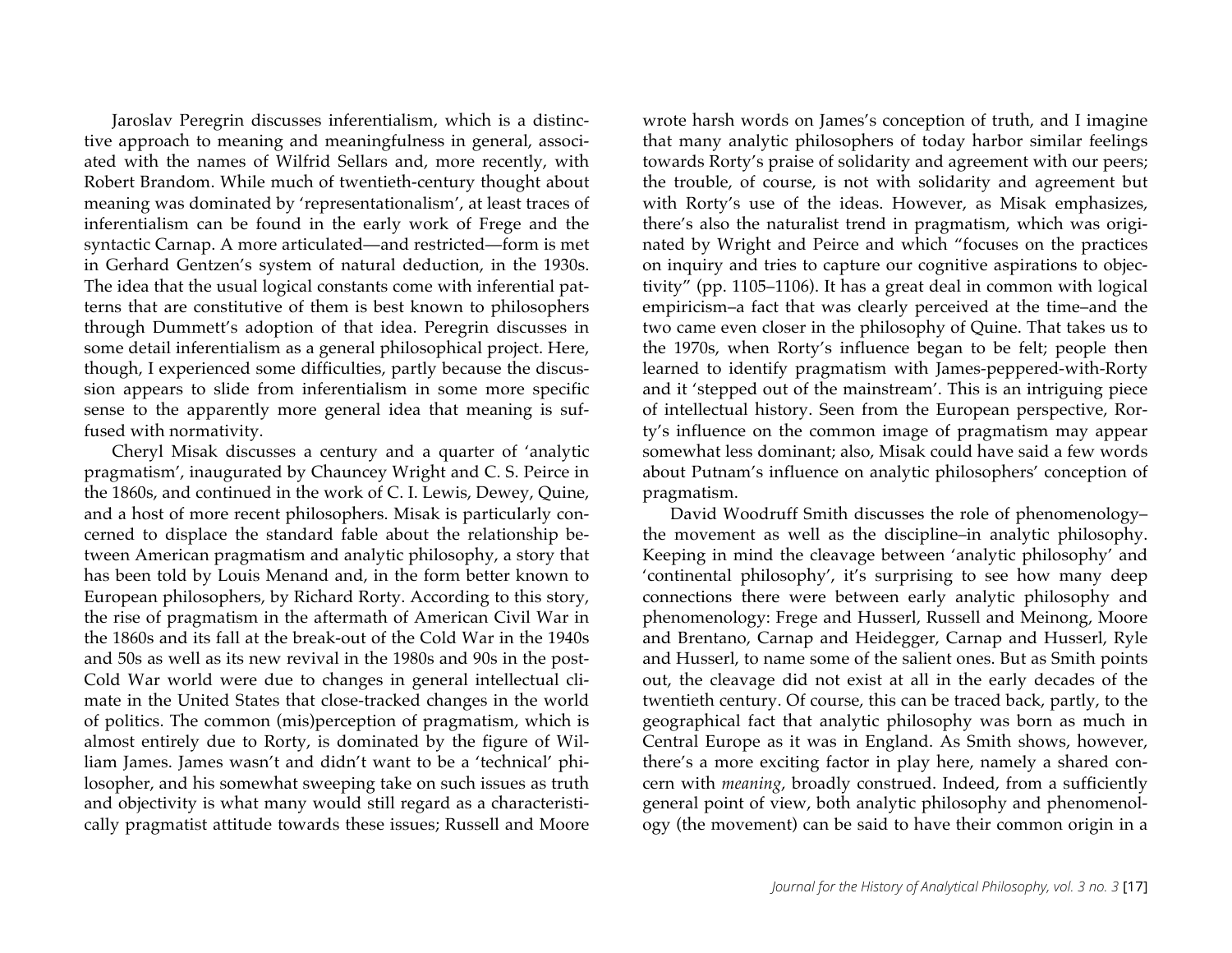concern, precisely, with 'meaning' (J. Alberto Coffa dubbed it the 'semantic tradition' in his by now classical study (1991)). Now, one could maintain – and there are at least traces of such a view in Smith's contribution– that there's an important difference between the phenomenological and analytical studies of meaning; analytic philosophers were particularly interested in *linguistic* meaning, whereas for phenomenology the focus was on lived experience and its formal structure. But the fact is that early analytic philosophy (roughly, the pre-*Tractarian* era) gave no pride of place to language, and that insofar there was discussion of meaning (content, etc.), it was about 'mental phenomena', approached in a spirit very similar to what one finds in the phenomenologists of the time. So, the connection really is quite deep.

Smith discusses some of the connections between analytic philosophy and phenomenology. The case of Frege and Husserl, studied as early as the 1950s by Dagfinn Føllesdal, is well-known. Another connection which Smith discusses and which is less wellknown but even more striking, because it comes from the hardest core of analytical modernism, is Carnap's *Aufbau*. Recent scholarship has shown that the work is a formal explication of the phenomenological theory of knowledge that Husserl propounded in his *Ideen I* (1913); the 'logical structure of the world', it turns out, is in fact a 'constitution theory of the objects of cognition', with linguistic expression standing proxy for Husserlian noematic meanings. Smith discusses, or at least mentions, other connections as well: Tarski's philosophical background in the Brentano school (studied in detail in Rojszczak (2005)); possible worlds semantics of intentional attitudes ('intentionality as intensionality', as Jaakko Hintikka dubbed it); recent analytic philosophy of mind, with its growing awareness of the problems relating to self-consciousness.

So that's the overview, with a few critical remarks scattered here and there. Even after 1161 pages, you might ask: Are there any (serious) gaps in the *Handbook*? I'm sure many readers have their favorite topics that they would have like to see included. I mention two. The first is theories or, more broadly, conceptions of truth in the analytic tradition, considered either from an expository or a more restricted perspective. I see, though, that there is an *Oxford Handbook on Truth* forthcoming; so instead of just one chapter we're going to have an entire volume, which is nice. The second topic is the rise of naturalism in the analytic tradition, which would have added an important dimension to Part 2. But these are just 'could have beens'. One topic that should have been included, I think, is philosophy of science, of which there's surprisingly little in the present volume. True, the chapter by David Hyder is mainly on that, but it's mostly about nineteenth century developments. Apart from logic and the foundations of mathematics, philosophy of science was certainly the third focal point in early analytic philosophy, at least if your perspective includes the centres of Continental analytic philosophy (Vienna, Berlin, Prague, Warsaw) and is not restricted to what went on in Cambridge or Oxford. Logical positivists were then sharply criticized by Kuhn and others; that's certainly a key development in the analytic tradition and would have deserved a chapter of its own.

I have raised a few issues here and there, mostly about details. This really is a wonderful, and wonderfully rich book. If you're at all attracted by the idea of getting a sharper picture of our recent philosophical past (and who wouldn't), then a warning should be issued: I, for one, found myself spending way too much time on the *Handbook*, constantly following out the intricacies of a claim, or argument or interpretation advanced in it. That, of course, is meant as a praise.

#### **Anssi Korhonen**

Department of Philosophy, History, Culture and Art Studies P. O. Box 24 (Unioninkatu 40B) 00014 University of Helsinki, Finland anssi.korhonen@helsinki.fi